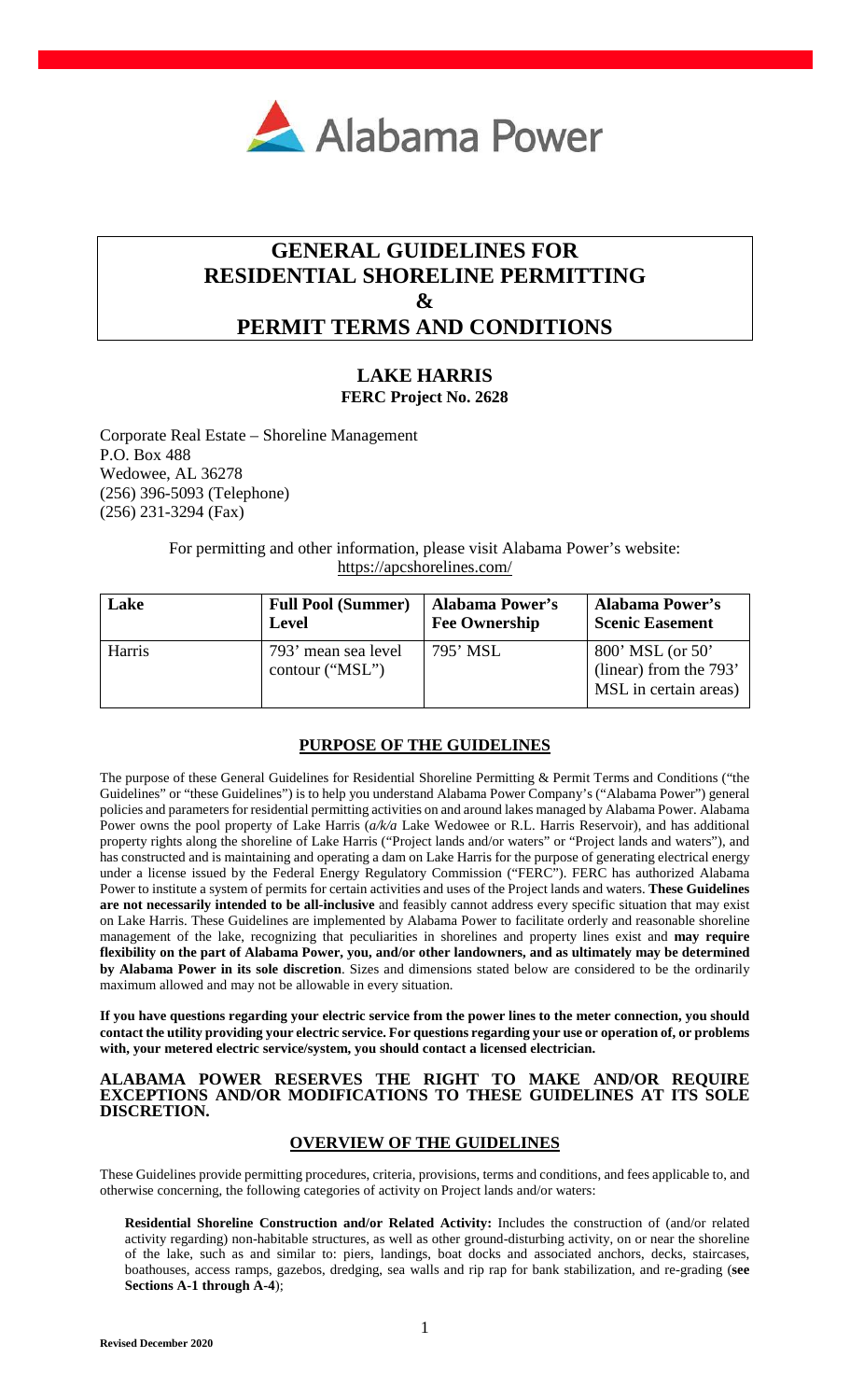**Unenclosed Legacy Structures:** Includes the maintaining of existing, non-fully walled structures that, although having been situated on Alabama Power's fee-owned and/or scenic easement lands with Alabama Power's permission, generally are not encompassed by a written permit previously issued by Alabama Power and are not in strict compliance with these Guidelines (**see Sections B-1 through B-4, if and as applicable**); and/or

**Enclosed Legacy Structures:** Includes the maintaining of existing, fully walled structures that, although having been situated on Alabama Power's fee-owned and/or scenic easement lands with Alabama Power's permission, generally are not encompassed by a written permit previously issued by Alabama Power and are not in strict compliance with these Guidelines (**see Sections C-1 through C-4, if and as applicable**).

**These Guidelines are incorporated into, and made a part of, any written permit issued by Alabama Power in regard to any of the above categories of activity on Project lands and/or waters.** 

### **SECTION A-1**

# **INITIAL STEPS FOR PERMITS REGARDING RESIDENTIAL SHORELINE CONSTRUCTION AND/OR RELATED ACTIVITY**

[Contact your local Ala](https://apcshorelines.com/)bama Power Company ("Alabama Power") Shoreline Management Office via https://apcshorelines.com/ prior to beginning any construction and/or structure repair work on or within Project Lands and/or waters. **A written permit must be obtained from Alabama Power and a pending permit tag must be affixed and readily visible before any construction and/or applicable structure installation/repair/modification work may take place on Alabama Power's fee-owned property and/or scenic easement. Verbal approval is not sufficient. Further, Alabama Power does not issue any permits, or give verbal or written permission, to a permittee's contractors.**

Alabama Power may require a meeting with you at the site to discuss and review your proposed work. In order to receive a permit, you must provide the following to your Alabama Power Shoreline Management representative:

- 1. A signed copy of these Guidelines;
- 2. A copy of the current deed for the property at issue or a copy of the lease if the property at issue is being leased;
- 3. A copy of a current survey for the property at issue in cases where Alabama Power determines that it is necessary to make an informed permit decision;
- 4. Your contact information including current mailing address, phone number, and e-mail address;
- 5. The name and contact information of any of your agents, employees, or contractors who/that you authorize/hire (or will authorize/hire) to construct/install/ significantly repair any structure on Alabama Power's fee-owned property and/or scenic easement;
- 6. A sketch of all existing and proposed shoreline structures; and
- 7. Any other relevant documentation as determined and required by Alabama Power.

Alabama Power will review the requisite documentation and determine eligibility.

### **SECTION A-2**

# **PERMIT CRITERIA AND PROVISIONS APPLICABLE TO RESIDENTIAL SHORELINE CONTRUCTION AND/OR RELATED ACTIVITY**

The following criteria and provisions pertain to Alabama Power's issuance of a Residential Shoreline Permit regarding Residential Shoreline Construction and/or Related Activity (the "Permit") to the owner(s) of the non-habitable shoreline structure(s) at issue ("Permittee" or "the Permittee").

**Lots with less than 100 linear feet of shoreline may be restricted or may not be eligible for structures. Regardless of the amount of linear feet that Permittee owns (and which adjoins Alabama Power's fee-owned property along the shoreline), Permittee has no automatic right to place a structure on Alabama Power's fee-owned property under or pursuant to Alabama law and/or Alabama Power's FERC License(s).**

**SETBACK:** Any and all lake front property construction (piers, walkways, boathouses, wet slips, personal watercraft flotations, etc.) should be set a minimum of 15 feet from an extension of Permittee's property line into the lake or at a reasonable distance determined by Alabama Power in its sole discretion. It is solely Permittee's responsibility to ensure the setback is maintained for the life of the structure. That being said, there is no right—whether under applicable law or these Guidelines—to a 15' (or other length) minimum setback, and it is not reasonable for this setback to be feasible in all cases. Moreover, the Permittee has no property rights that extend into the lake, as Alabama Power owns in fee this property.

**STRUCTURE SIZE AND CONFIGURATION:** The total allowable square footage for structures (*e.g.*, floating dock, boathouse, wet slip, etc.) is **1,220** square feet (up to **964** square feet over water and up to **256** square feet over land). Structures shall not exceed 50 feet in length. Any walkway to a structure (*e.g.*, pier, boathouse, etc.) that is 6 feet or less in width is not counted in the allowable square footage. **Covered (roofed) structures must be open and cannot be walled or enclosed**; however, a portion of one exterior side may be walled for the placement/construction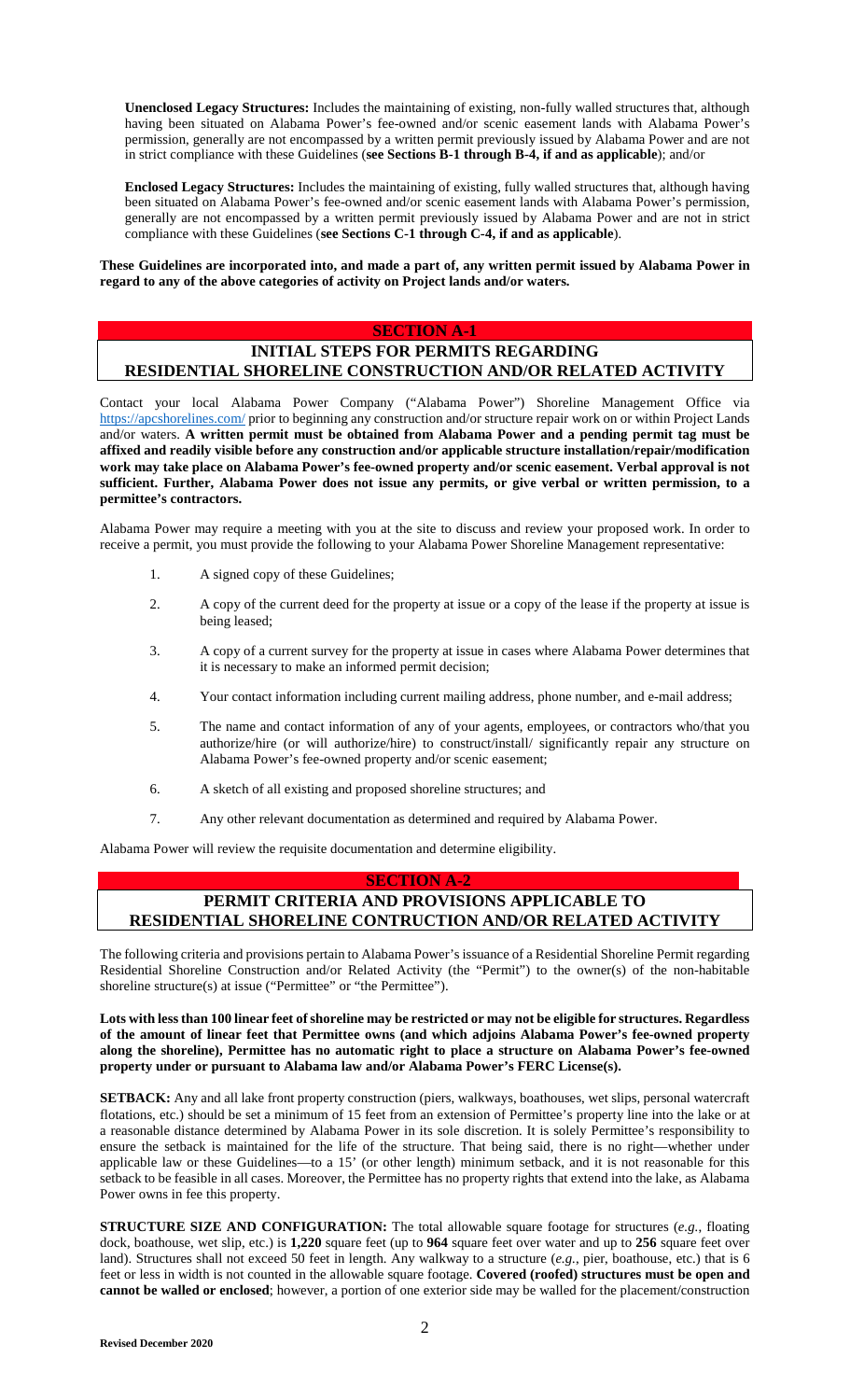of an approved storage area. Storage areas must be placed on the portion of the structure closest to the shoreline, excluding any walkway. **Pavilions, gazebos, or any other appurtenant structure cannot be enclosed or walled** except that screening may be used for the exterior walls of the structure. No garbage or foreign materials (*e.g.*, remnants of building material, old appliances, tires, etc.) are to be placed on or within the Project Lands and/or waters. Non-reflective materials must be used. **No habitable fixtures (***e.g.***, toilets, sinks, showers, bathtubs, etc.) are allowed.** Additionally, any methods and locations for floating structure anchors (including any deep water anchors) must be documented in the application and may be subject to additional restrictions.

**NARROW SLOUGH:** In a narrow slough, no structure can extend over 1/3 way across the slough (including vessels moored at the structure) when measured at full pool. Moreover, sloughs containing relatively restricted areas of space (as determined by Alabama Power in its sole discretion) may necessitate ever further limitations on structure extension. Further, a lot located within a narrow slough may not qualify for a Permit.

**SCENIC EASEMENT:** As with Alabama Power's fee-owned lands, no construction and/or related activity may take place within Alabama Power's scenic easement lands without Alabama Power's prior written authorization. Certain activities are not permitted within Alabama Power's scenic easement lands, including but not necessarily limited to: changing the contour of the land; laying/seeding any sod, grass, and/or garden; constructing any habitable structure, fence, or, well; allowing the presence of any garbage, debris, or other foreign material; removing any tree measuring more than three inches in diameter; and clearing any shrubbery measuring more than four feet tall. Permittee potentially may be authorized to construct one (but no more than one) walkway within the scenic easement, but said potential walkway may not measure more than four feet in width.

**SENSITIVE RESOURCE AREA: In regard to a lot or site identified as a Sensitive Resource Area, no construction or other potentially disturbing activity may take place unless and until specifically authorized by Alabama Power in writing.** Additional permitting requirements such as limited construction time periods and construction methods may be required. Prior to any required work being conducted in an area identified as environmentally sensitive, as well as following the conclusion of any authorized work, Permittee must contact the Alabama Power Shoreline Management office to document the permit close-out process.

**FLOTATION:** In regard to floating structures, flotation shall be encased or closed cell (extruded) expanded polystyrene of good quality and manufactured for marine use, which will not become waterlogged or sink when punctured. All beaded foam material being replaced shall be removed from the lake and properly disposed of upon completion of any permitted construction or significant repair activity. Certain other restrictions may apply according to seasonable water levels.

**PWC FLOTATION:** Permittee may be allowed up to two PWC (*i.e.*, personal watercraft) floats or lifts (or one of each) so long as the structure(s) is(are) in compliance with these Guidelines and the PWC floats maintain the requisite setback and length. A third or more PWC float or lift counts against the allowable square footage allotment and requires a written permit from Alabama Power.

**BOAT RAMPS:** Boat ramps shall not exceed 20 feet in width (individually or cumulative for all ramps on a property) and may extend into the lake only a reasonable distance from the shoreline, which will be determined by Alabama Power in its sole discretion. In an area identified as having the potential to be a Sensitive Resource Area, ramps may be limited in width and may extend into the lake only a reasonable distance from the shoreline as determined by Alabama Power in its sole discretion.

**BANK STABILIZATION:** Rip-rap and natural bank stabilization are the preferred methods of erosion control; however, potential use of seawalls will be evaluated on a case-by-case basis. Approved seawalls should be constructed as close to the existing shoreline as possible for the purpose of preventing erosion of the shoreline bank. The source and kind of backfill must be approved by Alabama Power in its sole discretion. Backfill may be placed only to the contour of the natural slope of the property. No debris or foreign materials may be used as backfill. No new creosote products may be used. Rip-rap may be required at the toe of all new and reconstructed seawalls two feet above the lakebed and two feet out from the bottom of the seawall.

**DREDGING:** Dredging material from the lakebed must be approved by Alabama Power prior to the removal of any material. Applications for dredging will be reviewed on a case-by-case basis and may require additional documentation. The proposed location of the spoil site for placement of dredged materials requires approval by Alabama Power and must be identified and included within the application. Spoils may not be placed in areas identified as potentially environmentally sensitive, adjacent waters, bottomland hardwoods, or wetlands, and spoils shall be placed in a confined upland area in such a manner that sediment will not re-enter the waterway or interfere with natural drainage.

**FENCES:** Fences are prohibited at the shoreline and may be restricted in other areas, and fences may not impede Project access. In any event, no fence may be constructed on or within Alabama Power's fee-owned and/or scenic easement lands without Alabama Power's express written consent (*i.e.*, via Alabama Power's issuance of a written Permit), and no fence may be constructed on or within Alabama Power's scenic easement lands unless said fence allows for the free flowage of water.

**LEVEES OR FLOODWALLS:** No levee or floodwall may be placed or maintained on or within Alabama Power's fee-owned and/or scenic easement lands.

**CAMPER/TRAILER UNDERPINNINGS:** In regard to a camper, trailer, or similar facility situated within Alabama Power's scenic easement lands, no such facility may be outfitted with underpinnings or otherwise rendered to be anything other than immediately mobile in the event of a flood/water rising occurrence.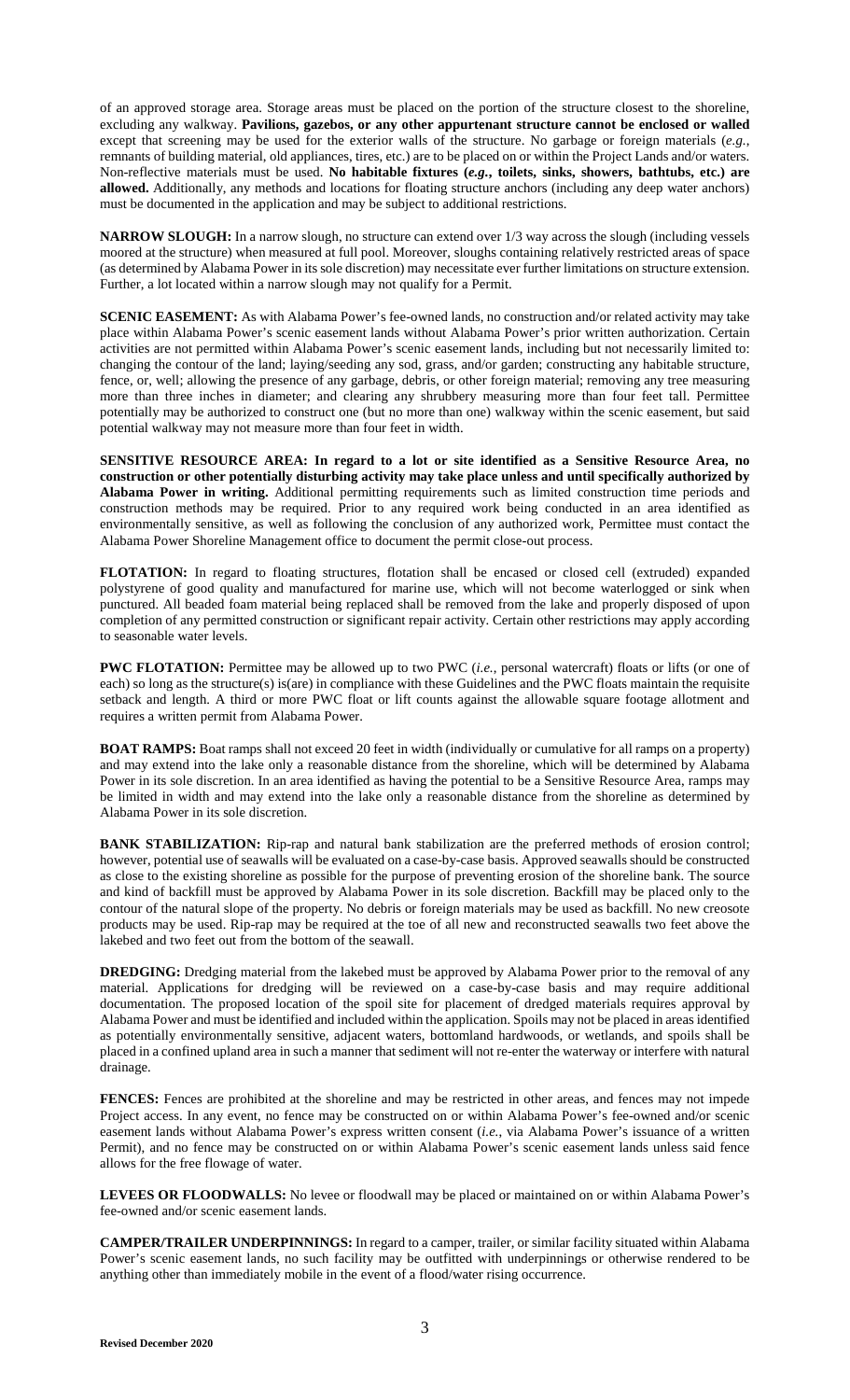**ROPE SWINGS:** No rope swing may be placed or maintained on or within Alabama Power's fee-owned property.

**SWIMMING POOLS/SPAS/HOT TUBS:** No swimming pool (whether an "in-ground" or "above-ground" pool), spa, or hot tub may be placed/installed or maintained on or within Alabama Power's fee-owned (and/or in certain scenic easement) lands.

**RESIDENTIAL WATER WITHDRAWAL:** Permittee may withdraw water from the lake for residential use only. Permission may be temporarily suspended by Alabama Power in the event drought conditions exist. Nothing herein authorizes Permittee to withdraw water for commercial purposes.

**COVENANTS/DESIGN SCHEMES:** Alabama Power cooperates with developers and encourages compliance with covenants and/or other regulatory/design schemes put in place by developers in order to encourage best practices for shoreline management within the developments. It is Permittee's responsibility to obtain the necessary architectural board and/or other approvals, if such approval is a requirement, prior to any construction. **Lots purchased within Alabama Power subdivisions may be subject to additional restrictions.**

**PERMIT ISSUANCE:** Upon approval by Alabama Power and payment of the requisite permit fee, Permittee will be issued a complete Permit and a pending permit tag will be placed at or near Permittee's lot.

The Permittee will have one year to complete construction and/or other permitted activity. Once the construction and/or permitted activity is complete, Permittee must notify Alabama Power of the completed construction and/or permitted activity, and an Alabama Power representative will confirm compliance with the terms of the permit and take photographs of the structure(s), remove the pending permit tag, and affix a permit tag at or near Permittee's lot that may not be removed for the life of the Permit.

### **ALABAMA POWER RESERVES THE RIGHT TO MAKE AND/OR REQUIRE EXCEPTIONS AND/OR MODIFICATIONS TO THE ABOVE CRITERIA AND PROVISIONS AT ITS SOLE DISCRETION.**

### **SECTION A-3**

# **TERMS AND CONDITIONS OF PERMITS REGARDING RESIDENTIAL SHORELINE CONSTRUCTION AND/OR RELATED ACTIVITY**

Any Permit regarding Residential Shoreline Construction and/or Related Activity granted by Alabama Power to the Permittee does and shall include and incorporate the following Terms and Conditions, and such Permit does and shall require the Permittee to comply with, and otherwise adhere to, the following Terms and Conditions:

- A-3.1 The Permit granted by Alabama Power to the Permittee is solely for the purpose described in the Permit.
- A-3.2 For any structure to be modified or constructed, the Permittee shall have obtained Alabama Power's written approval prior to beginning modification or construction, and no addition or design change shall be made to any permitted structure without the prior written approval of Alabama Power.
- A-3.3 The Permittee agrees to complete any permitted activity within one (1) year of the Permit issuance date. The Permit shall become null and void if the permitted activity is not completed within that period, unless Permittee obtained an extension in writing from Alabama Power prior to the expiration of the initial one (1) year period. An extension of the Permit will be treated as a modification of the Permit, and the Permittee may be required to pay a Permit Modification Fee (see Section A-4) prior to being issued an extension (and the maximum extension will be for ninety (90) days).
- A-3.4 The Permit Criteria and Provisions Applicable to Residential Shoreline Construction and/or Related Activity set forth above in Section A-2 shall apply to all Permits, and Permittee shall be bound thereby, unless and only to the extent that the Permit expressly provides or allows otherwise.
- A-3.5 Alabama Power must and does retain the full, unconditional, unrestricted, and complete right and privilege to raise or lower, restrict, control, store, retain, withhold, increase, decrease, retard, stop, obstruct, divert, or use the waters of the subject reservoir in any manner Alabama Power, its successors and assigns, may deem expedient; and the Permittee's erection, operation, maintenance, and use of facilities shall in no way interfere with such uses, regulations, or control of said reservoir or the waters thereof. The Permittee agrees that if subsequent operations by Alabama Power require an alteration in the location of any permitted facility, or if in the opinion of Alabama Power any permitted facility shall cause unreasonable obstruction to navigation or that the public interest so requires, or if for any other reason as determined by Alabama Power in its sole discretion, the Permittee shall be required, upon written notice from Alabama Power, to remove, alter, or relocate any permitted facility, without expense to Alabama Power.
- A-3.6 The Permit constitutes a mere license for use of Alabama Power's lands and/or waters, and Permittee agrees, on behalf of Permittee and Permittee's heirs, administrators, successors, and assigns, that no attempt will be made to set up any claim of property rights or interest in or to the subject reservoir or the adjacent lands of Alabama Power by reason of the use of any of the permitted facilities hereunder. The Permit does not convey any property rights, either in real estate or material, and does not authorize any unpermitted injury to private property or invasion of private rights or any infringement of Federal, State, or local laws or regulations. In keeping with the foregoing, should the Permittee cause (or allow to be caused) any unauthorized damage to Alabama Power's fee-owned lands (or any unauthorized interference to/with Alabama Power's scenic easement rights), Alabama Power may require the Permittee to remediate any such damage (or any such interference) and, if so, the Permittee must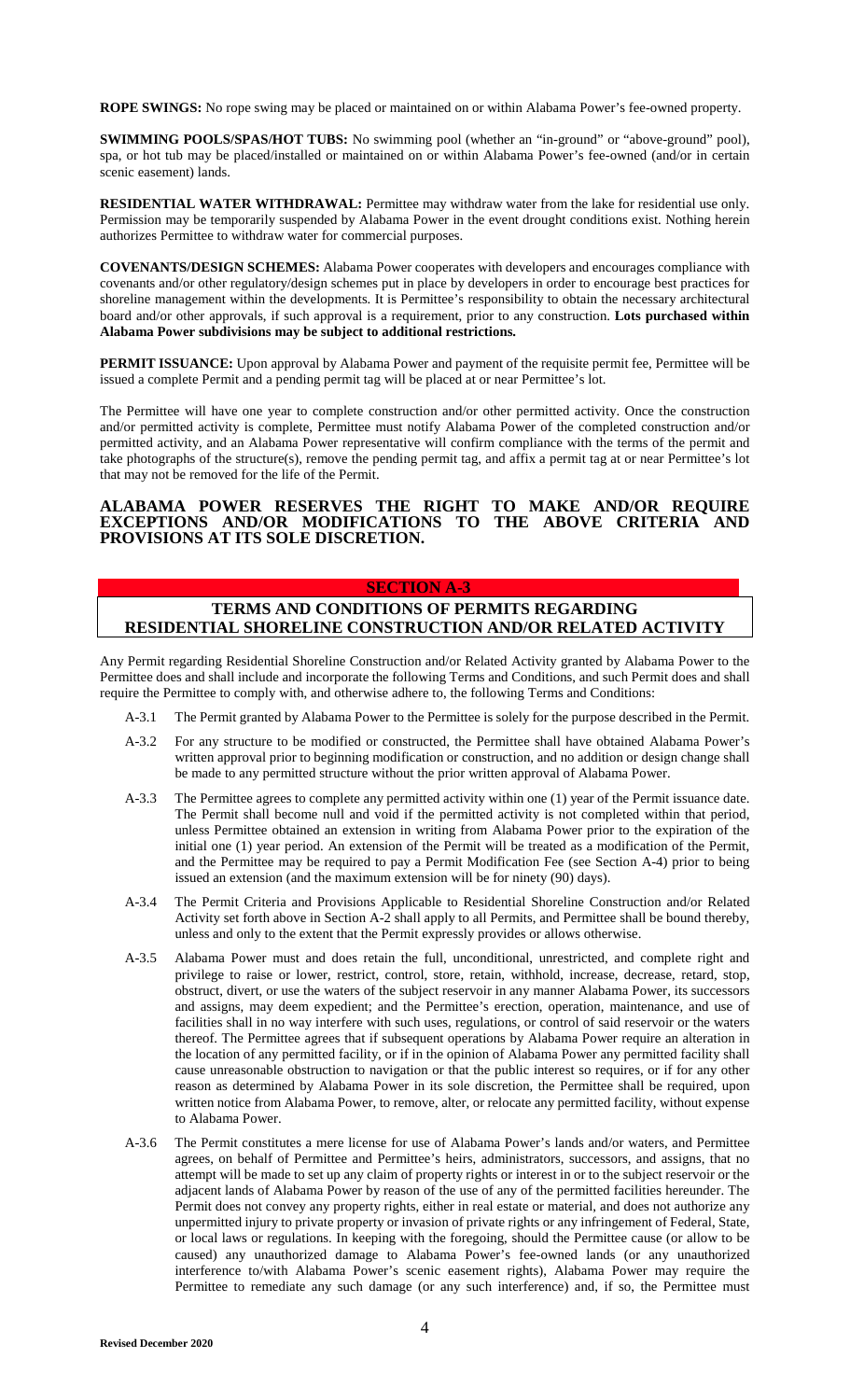complete such remediation work within the time period prescribed by Alabama Power and at the Permittee's sole expense (and the Permittee further may be subject to any applicable Permit Fee as determined by Alabama Power (see Section A-4)). This Permit does not eliminate the necessity of the Permittee obtaining any Federal, State, or local assent required by law for the construction, operation, or maintenance of any permitted facility. The Permit does not convey a view or easement in light or air, and Alabama Power makes no guarantee of any particular view. The Permittee acknowledges that there is no right to a view or light or air under Alabama law.

- A-3.7 The Permittee agrees and covenants to indemnify, release, and hold harmless Alabama Power, its officers, agents, and employees, from and against any and all causes of action, suits at law or equity, or claims or demands, or from any liability of any nature whatsoever for or on account of any actual or alleged damages to persons or property, including any permitted facility (including but not limited to any floating structure anchor/deep water anchor) and including without limitation any and all alleged damages resulting from any issue existing between Permittee and Permittee's adjoining landowners (*i.e.*, neighbors), growing out of Alabama Power's issuance of this Permit or the ownership, construction, operation, and/or maintenance by the Permittee of any of the permitted or other facilities situated within the Project boundary.
- A-3.8 Alabama Power shall in no case be liable for any damage or injury to any permitted facility that may be caused by nature or caused by or result from subsequent operations undertaken by Alabama Power, or any Federal, State, or local government agency, for the improvement of navigation or for other lawful purposes, and no claims or right to compensation shall accrue from any such damage. Moreover, no attempt shall be made by the Permittee to forbid the full and free use by the public of all navigable waters or Project lands adjacent to any permitted facility or to unreasonably interfere with navigation in connection with the ownership, construction, operation, and/or maintenance of any of the permitted facilities.
- A-3.9 The Permittee shall at all times ensure that the permitted facilities are constructed and maintained in such a manner as to be consistent with shoreline aesthetic values (as may be determined by Alabama Power in its sole discretion), and comply with all applicable Federal, State, and local health and safety codes, rules, ordinances, laws, and regulations.
- A-3.10 The construction, operation, maintenance, and use of any permitted facility are subject to all applicable Federal, State, and local laws, codes, rules, ordinances, and regulations, as well as all directives, instructions, or requirements of Alabama Power. All expenses and responsibilities for the construction and maintenance of the permitted facilities, including the expenses of obtaining any necessary Federal, State, and local permits or approvals, shall be borne solely by the Permittee.
- A-3.11 The Permittee is solely responsible for proper design, engineering, construction, modification, and/or maintenance of the permitted facilities. Issuance of the Permit is not a guarantee or assurance that Permittee's facilities (and/or any modifications thereto) are safe, proper, or adequate for the purpose intended. The Permittee solely shall have the obligation of ensuring that the permitted facilities are constructed, modified, and/or maintained in a good state of repair.
- A-3.12 The Permittee shall construct, operate, and/or maintain the permitted facilities in a manner so as to minimize any adverse impact on fish, wildlife, shoreline wetlands, adjacent streams, lake waters, or cultural resources.
- A-3.13 In the event artifacts or archaeological features are encountered or are believed to be encountered during construction or other activity, all potentially disturbing work/activity shall cease and Permittee shall immediately contact the appropriate Alabama Power Shoreline Management office.
- A-3.14 No permitted structures shall be used (or be usable) for human habitation on Alabama Power's feeowned or scenic easement lands, and no habitable fixture (*e.g.*, toilet, sink, shower, bathtub, etc.) may be placed in or attached to any permitted structure.
- A-3.15 Save for the occasional (*i.e.*, non-primary) temporary rental-by-owner arrangement (*e.g.*, "Airbnb" or "VRBO"), Permittee shall not charge others for use of any permitted facility, and no commercial activity may be engaged in, on Alabama Power's fee-owned property. The Permittee hereby covenants and agrees that the Permittee will not cause or allow any illegal activity to take place on Alabama Power's fee-owned property.
- A-3.16 The size, design, location, and material (when specified by the Permit) of all permitted facilities shall conform to what is shown in the Permit's "Sketch of Permitted Structures" and/or as otherwise set forth in the Permit. Any proposed changes must be approved in writing by Alabama Power, and any applicable Permit Modification Fee (or any other applicable fee; see Section A-4) must be paid prior to any construction/modification activity.
- A-3.17 Permittee shall cooperate with and participate in the program of solid waste disposal in effect in the area of any permitted facility. Permittee shall keep the lands and waters occupied by and surrounding the permitted facilities free of all waste, garbage, and other unsightly debris, possessions, and materials (including but not limited to those of useless or limited value). Further, Permittee shall comply with all local health codes, rules, ordinances, laws, and regulations.
- A-3.18 The Permit is non-transferable absent Alabama Power's written consent; the Permit and Permittee's rights thereunder are personal to Permittee and may not be assigned without the express written consent of Alabama Power, which Alabama Power may grant or withhold in its sole discretion and without regard to any standard of reasonableness or otherwise. In the event Permittee conveys or otherwise transfers the adjacent land or leasehold, Permittee shall give to Alabama Power notice in writing of the name and address of the intended transferee at least seven (7) days prior to the transfer. Permittee shall provide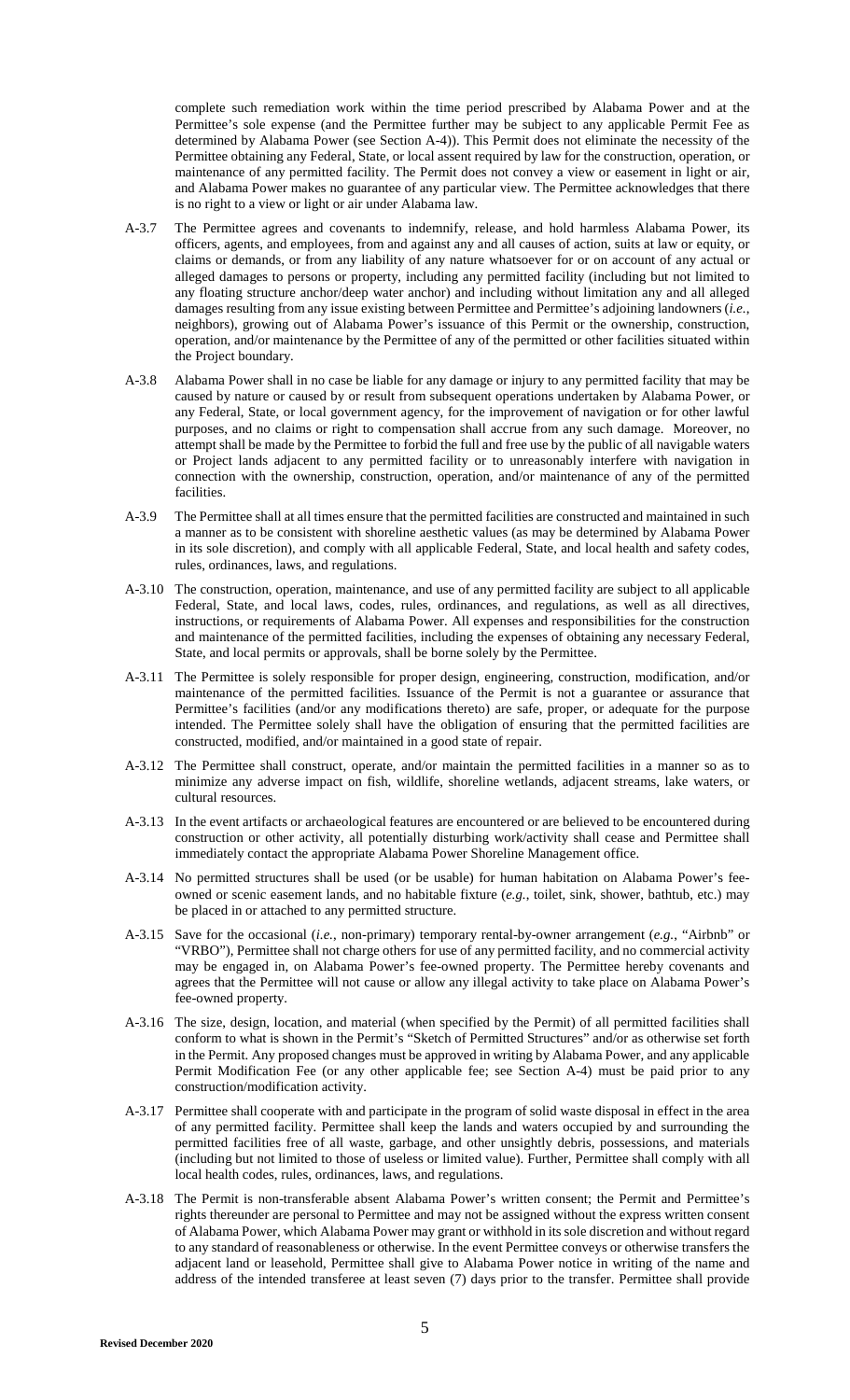prior notice to any potential transferee of the existence and terms of the Permit. In the event that Alabama Power shall not give its written consent to the assignment of the Permit to any purported transferee, any attempted transfer of the Permit shall be voidable by Alabama Power, but such purported transferee shall nonetheless be bound by the terms, conditions, and provisions of the Permit, and the continued use of the permitted facilities by any such purported transferee shall conclusively be deemed the purported transferee's agreement to be bound by all the terms, conditions, and provisions hereof.

- A-3.19 If, in the sole opinion of Alabama Power, the Permittee has failed to comply with any of the terms, conditions, and/or provisions hereof, or with any additional conditions imposed by Alabama Power, or any Federal, State, or local government agency, the Permittee shall take appropriate action to correct the violation. If the violation continues for a period of thirty (30) days after notice thereof by Alabama Power, Alabama Power may in its sole discretion, cancel/revoke/terminate the Permit and Alabama Power may remove or require Permittee to remove, or cause to be removed from the Project lands and waters within thirty (30) days, any facility constructed or maintained thereunder, at Permittee's sole expense and without any additional notice to Permittee. If the Permittee fails to remove and so restore to the satisfaction of Alabama Power, Alabama Power may do so and may recover the cost thereof from the Permittee.
- A-3.20 Notwithstanding the preceding condition, if in the opinion of Alabama Power emergency circumstances dictate or the public interest necessitates, or for any other reason whatsoever as determined by Alabama Power in its sole discretion, Alabama Power may summarily revoke the Permit. Once the Permit has been revoked, the Permittee must remove the permitted facilities within thirty (30) days and restore the Project lands and/or waters to their former condition at the Permittee's expense. If the Permittee fails to remove and so restore to the satisfaction of Alabama Power, Alabama Power may do so without any additional notice to Permittee and may recover the cost thereof from the Permittee.
- A-3.21 In the event Alabama Power removes any permitted facility for any reason herein, Alabama Power may, at its sole discretion, dispose of or destroy the same.
- A-3.22 Alabama Power's rights contained herein, including without limitation Alabama Power's rights to remove the Permittee's facilities upon revocation, cancellation, expiration, or termination of the Permit, rights to recover the cost thereof from the Permittee, and rights to recover attorneys' fees, shall survive the revocation, cancellation, expiration, or termination of the Permit.
- A-3.23 If it is determined by Alabama Power, the Permittee, or a Federal or State agency that the Permittee is performing work that may affect species listed as threatened or endangered under the Endangered Species Act or the habitat of such species, the Permittee must notify Alabama Power in writing (if determined by any person or entity other than Alabama Power) and must cease and desist any and all potentially affecting work until further notified in writing by Alabama Power. Should Permittee fail to comply with any term, condition, criterion, or provision herein (and/or any other requirement or directive of Alabama Power or any government agency) regarding the protection of a Sensitive Resource Area, Permittee shall be solely responsible for correcting and remedying any and all such non-compliance within a time period determined by Alabama Power in its sole discretion.
- A-3.24 Any Permittee that is issued a Programmatic General Permit ("PGP") by Alabama Power on behalf of the U.S. Army Corps of Engineers will be responsible for complying with the Special and General Conditions contained within the PGPs and with any project specific conditions provided. A copy of the PGPs for minor activities on Alabama Power reservoirs is availab[le from Alabama Power's Shoreline](https://apcshorelines.com/shoreline-management/)  [Management office and/or on the web sites of Alabama Power \(https://apcshorelines.com/shoreline](https://apcshorelines.com/shoreline-management/)management/) and the U.S. Army Corps of Engineers: http://www.sam.usace.army.mil/Missions/Regulatory/GeneralPermits.aspx. The Permittee further shall minimize adverse impacts to State waters by strictly adhering to the ADEM Special Conditions and Best Management Practices that can be found on Alabama Power's Shoreline Management website at: https://apcshorelines.com/shoreline-management/. The Permittee further shall comply with any specific terms and conditions as listed in any Approval Letter provided from Alabama Power's Environmental Affairs Department.
- A-3.25 No delay or omission of Alabama Power to exercise any right, power, or remedy hereunder shall exhaust or impair any such right, power, or remedy or shall be construed to be a waiver of the same or a waiver of any default by the Permittee, or acquiescence in such a default; and every right, power, and remedy given hereunder to Alabama Power may be exercised from time to time and as often as Alabama Power may elect. No waiver of any default hereunder shall extend to or shall affect any subsequent or any other then existing default or shall impair any rights, powers, or remedies of Alabama Power. No right, power, or remedy conferred upon or reserved to Alabama Power under the Permit is intended to be exclusive of any other right, power, or remedy, but each and every such right, power, and remedy shall be cumulative and concurrent and shall be in addition to any other right, power, and remedy given hereunder or otherwise available at law or in equity. It is agreed that in any proceeding by Alabama Power to enforce the Permit (whether in whole or in part), damages alone may not be an adequate remedy, and Alabama Power shall have the unfettered right to seek and obtain injunctive and other equitable relief in addition to monetary damages. The obligations of the Permittee under the Permit are joint and several.
- A-3.26 The Permit and the rights of Alabama Power under the Permit may be assigned by Alabama Power, and the Permit shall be enforceable by any assignee, transferee, or successor of Alabama Power.
- A-3.27 The Permittee shall assess and pay all taxes attributable to any of the permitted facilities and all land and personal property of the Permittee.
- A-3.28 The Permit and the permission given hereby are subject to all easements, restrictions, reservations, and other matters that may affect Alabama Power's right, title, and interest in and to the Project lands and/or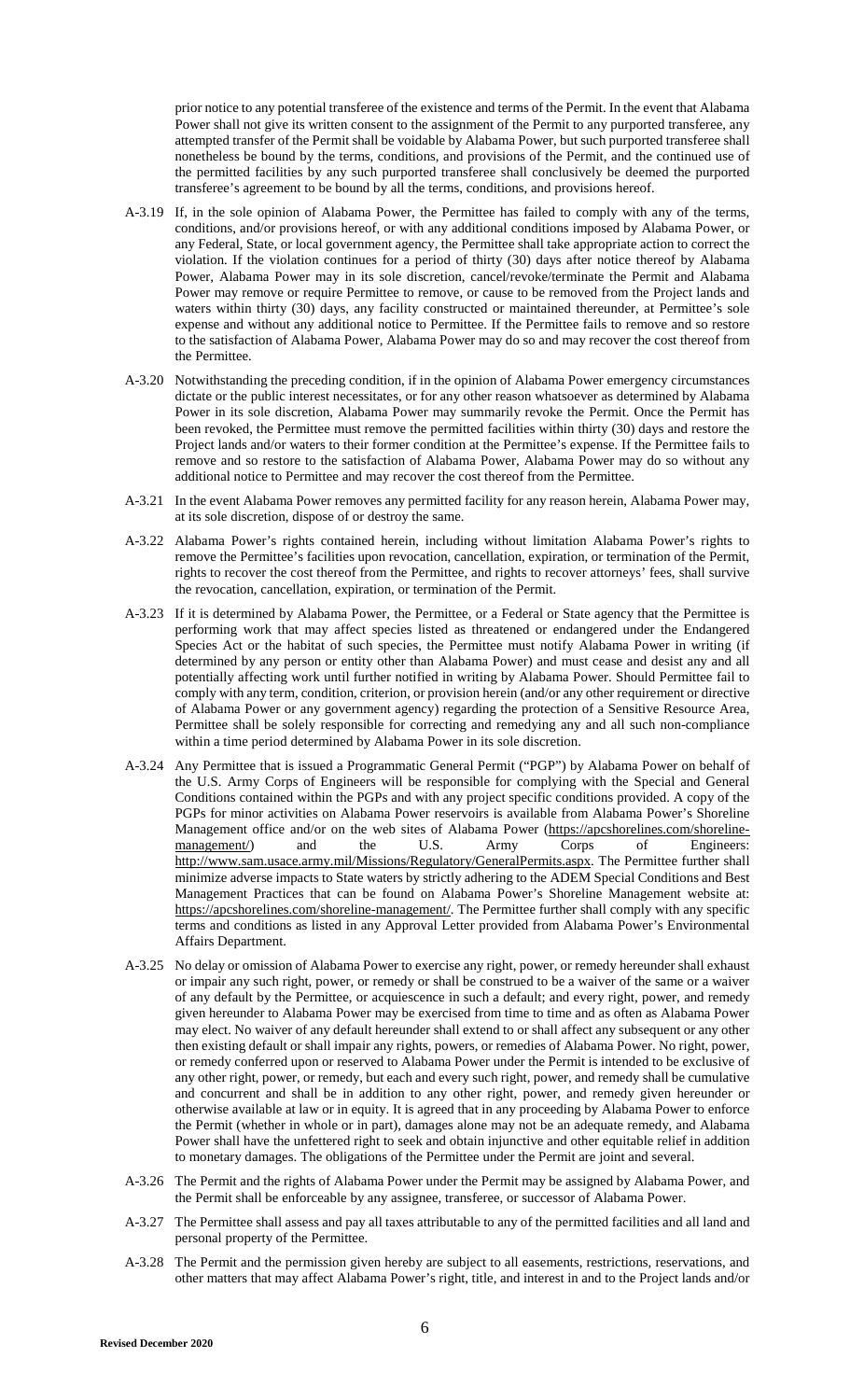waters, whether the same are of record, are discoverable by an accurate survey or inspection of the Project lands and/or waters, or are shown in drawings on file with Alabama Power which shall be made available to the Permittee for inspection upon request made reasonably in advance of such inspection.

- A-3.29 The Permittee agrees and represents that the construction and use of any of the permitted facilities by the Permittee is with Alabama Power's consent and permission only and in consideration of the Permittee's recognition of Alabama Power's superior rights and the Permittee's agreement to comply with all of the terms and conditions of the Permit.
- A-3.30 Where written notice from Alabama Power to the Permittee is contemplated herein, any such notice shall be addressed to the Permittee at the Permittee's address set forth in the Permit. Where written notice from the Permittee to Alabama Power is contemplated herein, any such notice shall be addressed to Alabama Power's Shoreline Management office (P.O. Box 488, Wedowee, AL 36278).
- A-3.31 The Permit sets forth the entire understanding and agreement among and/or between Permittee and Alabama Power with respect to the subject matter of the Permit and supersedes any prior or contemporaneous oral and/or written agreements or representations among and/or between Permittee and Alabama Power with respect to the subject matter of the Permit.
- A-3.32 Should any of the terms, conditions, and/or provisions set forth in this Section A-3 be determined to be invalid by any court, agency, or any other tribunal of competent jurisdiction, such determination shall not affect the enforceability of the other terms, conditions, and/or provisions herein, and to this end the terms, conditions, and/or provisions of this Section A-3 are declared severable.

# **SECTION A-4**

# **APPLICABLE PERMIT FEES REGARDING RESIDENTIAL SHORELINE CONSTRUCTION AND/OR RELATED ACTIVITY**

The Permittee acknowledges and agrees to pay any below-described fee (as deemed applicable and appropriate by Alabama Power in its sole discretion) to Alabama Power:

### **General Construction Fee: \$400.00**

This non-refundable fee applies to any and all new residential shoreline construction activity authorized by a single Permit (*e.g.*, a Permit issued to the Permittee authorizing the Permittee's construction of a new pier, boathouse, seawall (or adding linear footage to an existing seawall), rip rap (or adding linear footage to existing rip rap), boat ramp, stairs, steps, gazebo, pavilion, float, boardwalk, camper pad/cover, deck, wet slip, lakebed pylons/posts, etc.), and the Permittee shall pay this fee to Alabama Power prior to or at Alabama Power's issuance of the Permit. The Permittee must contact his or her local Alabama Power Shoreline Management office prior to conducting any construction activity.

### **General Repair Fee: \$200.00**

This non-refundable fee applies to any and all residential shoreline structure repair activity of a substantial degree (including **but not limited to** adding rip rap to an existing rip rap footprint); whether such activity arises to a "substantial degree" shall be determined by Alabama Power in its sole discretion. The Permittee must contact his or her local Alabama Power Shoreline Management office prior to conducting any potentially substantial repair work; indeed, under certain circumstances, it may be that the Permittee first must obtain a new Permit from Alabama Power before the Permittee can conduct (or cause to be conducted) any substantial repair work of the structure at issue. The Permittee shall pay this fee to Alabama Power prior to the performance of any applicable repair work. (Note: A permitted dock or similar permitted structure may be moved offsite for purposes of repair work so long as the dock or similar permitted structure is placed back in its same prior permitted location, and this General Repair Fee will apply to such an occurrence.)

#### **Permit Modification Fee: \$100.00**

This non-refundable fee applies to any modification, revision, or change to an applied-for Permit, where such modification, change, or revision is requested or otherwise prompted by the Permittee after his or her Permit request has been approved by Alabama Power but before construction is complete. The Permittee shall pay this fee to Alabama Power prior to the issuance of any modified Permit.

### **Unauthorized Construction Fee: \$600.00**

This non-refundable fee applies to any instance where the Permittee constructs (or allows the construction of) a structure within the Project lands and/or waters (including on or within Alabama Power's fee-owned and/or scenic easement lands) without first having obtained Alabama Power's written approval. This fee shall be due to be paid by Permittee to Alabama Power within thirty (30) days of demand for payment made by Alabama Power; moreover, all unauthorized construction activity must cease unless and until Alabama Power permits the same in writing. Additionally, should the Permittee construct such an unauthorized structure, the Permittee may be required to remove the unauthorized constructed structure or bring the unauthorized constructed structure into compliance with these Guidelines (as determined and instructed by Alabama Power, and within the time period prescribed by Alabama Power) at the Permittee's sole expense.

### **Unauthorized Structure Repair Fee: \$400.00**

This non-refundable fee applies to any instance where the Permittee substantially repairs or modifies (or allows the substantial repair or modification of) a structure within the Project lands and/or waters (including on or within Alabama Power's fee-owned and/or scenic easement lands) without first having obtained Alabama Power's written approval to do so; whether such activity arises to a "substantial" degree shall be determined by Alabama Power in its sole discretion. This fee shall be due to be paid by Permittee to Alabama Power within thirty (30) days of demand for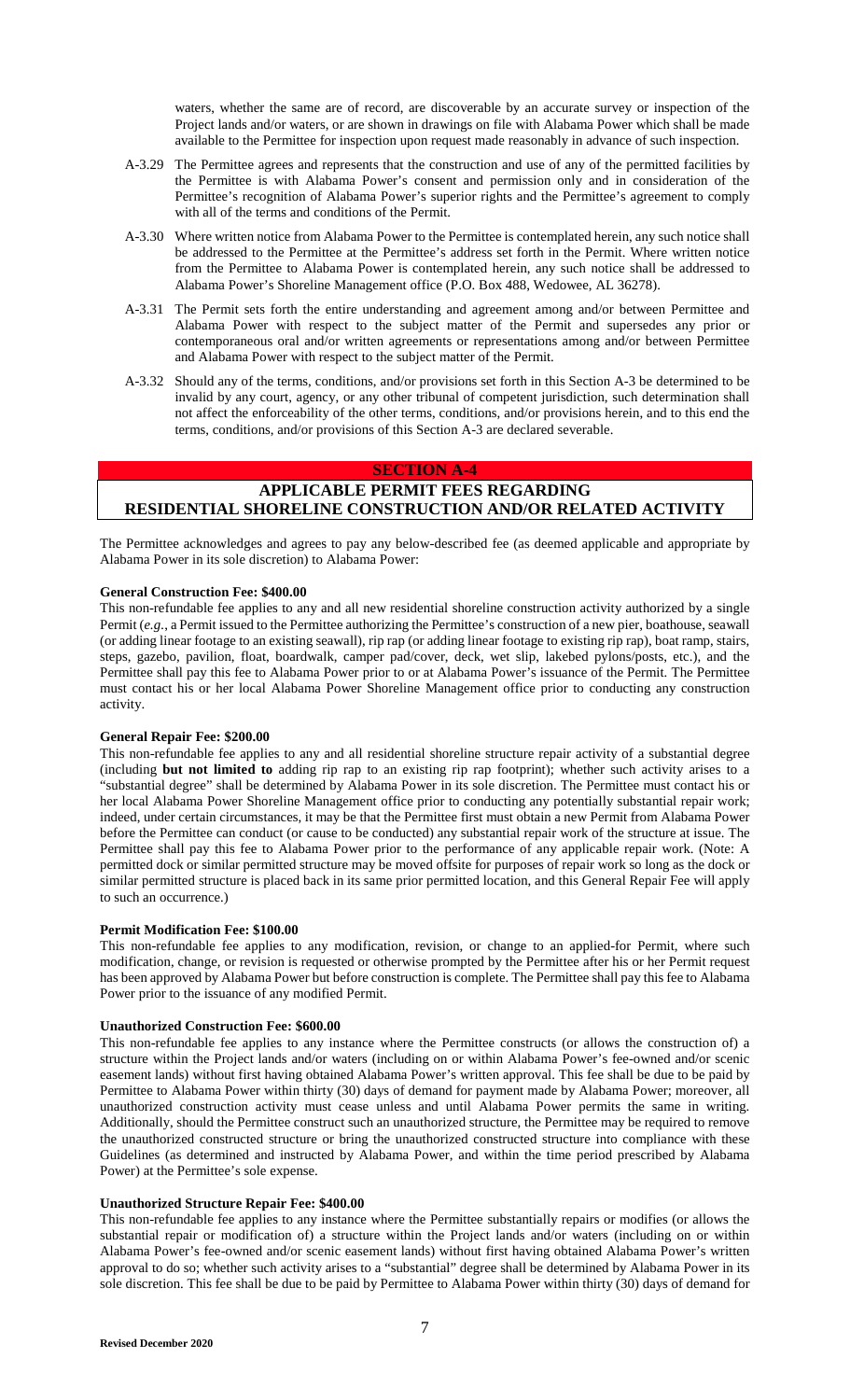payment made by Alabama Power; moreover, all unauthorized structure repair and/or modification activity must cease unless and until Alabama Power permits the same in writing.

### **Non-Compliance Fee: \$800.00**

This non-refundable fee applies to any instance where the Permittee has obtained Alabama Power's written approval to conduct certain construction and/or repair or modification activity, but thereafter the Permittee constructs (or allows the construction of) and/or repairs or modifies (or allows the repair or modification of) a structure within the Project lands and/or waters (including on or within Alabama Power's fee-owned and/or scenic easement lands), and such construction and/or repair/modification activity does not comport with the specifications, dimensions, materials, and/or the like previously permitted or otherwise approved in writing by Alabama Power. This fee shall be due to be paid by Permittee to Alabama Power within thirty (30) days of demand for payment made by Alabama Power. Moreover, in addition to being required to pay this Non-Compliance Fee, the Permittee acknowledges and agrees that the Permittee must bring the subject structure(s) into compliance with the specifications, dimensions, materials, and/or the like previously permitted or otherwise approved in writing by Alabama Power and within the time period prescribed by Alabama Power and at the Permittee's sole expense.

The Permittee acknowledges and agrees that the Permittee also shall be responsible for the payment of all costs and expenses, including but not necessarily limited to attorneys' fees and court costs, incurred by Alabama Power in connection with Alabama Power's effort to collect any of the fees outlined in this section.

Should a previously permitted structure be totally destroyed by natural causes (*e.g.*, storm, fire, etc.), the Permittee may apply to Alabama Power for a permit to construct a replacement structure in compliance with and pursuant to these Guidelines, and the Permittee will not be subject to any of the above Permit Fees so long as application is made within one hundred eighty (180) days of the structure's destruction.

### **ATTORNEYS' FEES**

By accepting a Permit from Alabama Power Company and/or maintaining a structure or structures on Alabama Power's fee-owned and/or scenic easement lands, the Permittee agrees and acknowledges that Alabama Power has a right to request, and the Permittee has an obligation to pay, any and all attorneys' fees, expenses, and/or costs incurred by Alabama Power relating to the enforcement of any of the provisions, terms, and/or conditions of the Permit (which includes these Guidelines), including, without limitation, any and all attorneys' fees, expenses, and costs incurred by Alabama Power relating to remedying any action, construction, or activity that is not in compliance with the Permit (which includes these Guidelines), whether caused by the Permittee and/or the Permittee's family members, guests, agents, employees, and/or contractors.

**Permittee Statement: I have received, read, understand, and agree to abide by and otherwise adhere to these Guidelines.** 

**Signed:** Date:

**Permittee**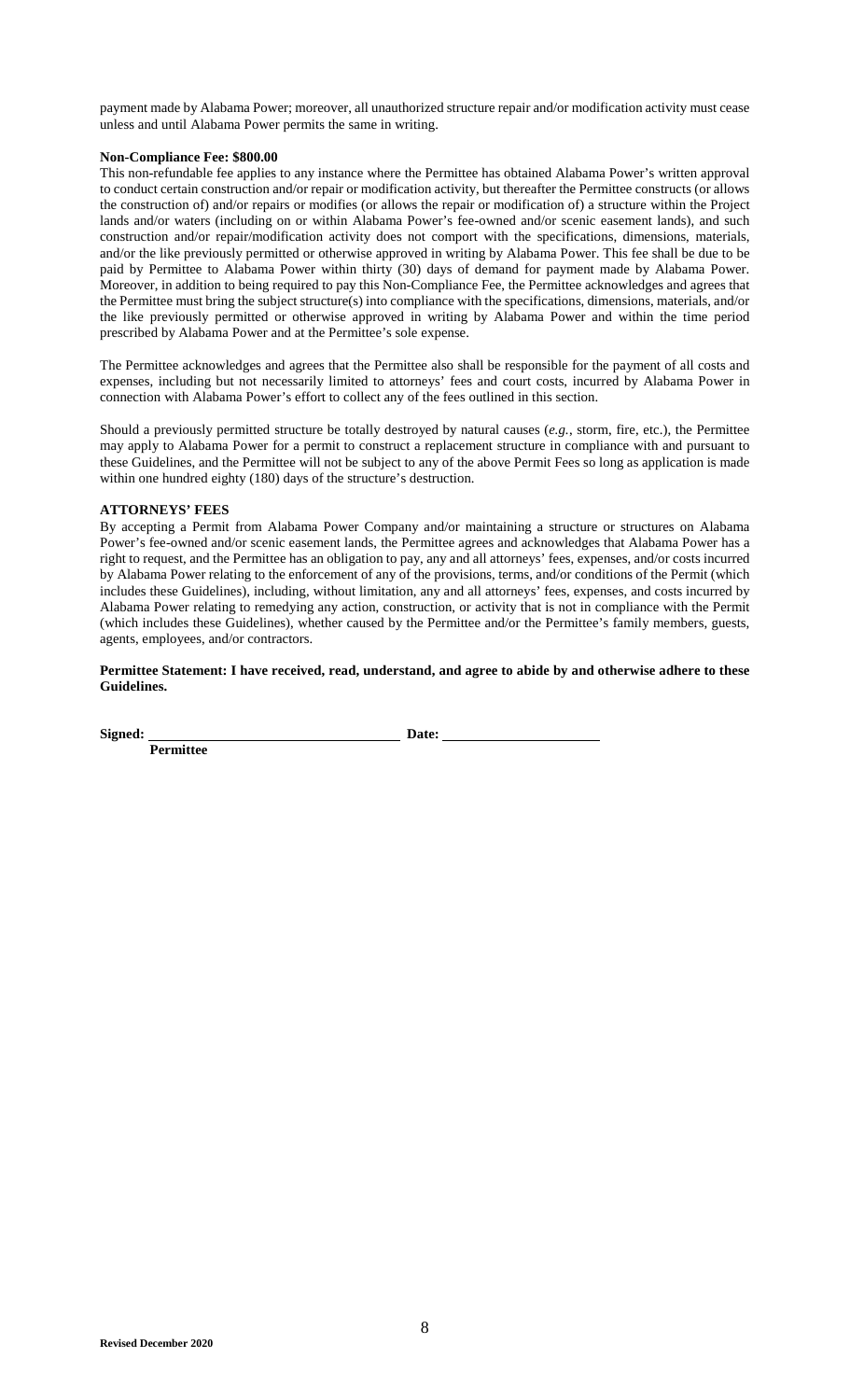### **SECTION B-1**

# **ISSUANCE OF PERMITS REGARDING UNENCLOSED LEGACY STRUCTURES**

The owner of an Unenclosed Legacy Structure—*i.e.*, a Legacy Structure (an existing structure that generally is not encompassed by a written permit previously issued by Alabama Power Company ("Alabama Power") and is not in strict compliance with these Guidelines) where at least one side of said structure is not walled and thus does allow for the adequate flow of water, as determined by Alabama Power in its sole discretion—need not apply for a Residential Shoreline Permit (the "Permit"). Rather, Alabama Power will issue Permits for Unenclosed Legacy Structures to the owners of said structures at Alabama Power's sole discretion.

#### **SECTION B-2**

# **PERMIT CRITERIA AND PROVISIONS APPLICABLE TO UNENCLOSED LEGACY STRUCTURES**

The Permit Criteria and Provisions Applicable to Residential Shoreline Construction and/or Related Activity set forth in Section A-2 do and shall apply to any and all Permits concerning an Unenclosed Legacy Structure (and Permittee is and shall be bound thereby) unless and only to the extent that the Permittee's Permit for the Unenclosed Legacy Structure(s) provides or allows otherwise.

## **ALABAMA POWER RESERVES THE RIGHT TO MAKE AND/OR REQUIRE EXCEPTIONS AND/OR MODIFICATIONS TO THE ABOVE CRITERIA AND PROVISIONS AT ITS SOLE DISCRETION.**

#### **SECTION B-3**

# **TERMS AND CONDITIONS OF PERMITS REGARDING UNENCLOSED LEGACY STRUCTURES**

The Terms and Conditions of Permits Regarding Residential Shoreline Construction and/or Related Activity set forth in Section A-3 do and shall apply to all Permits concerning an Unenclosed Legacy Structure (and Permittee is and shall be bound thereby) unless and only to the extent that the Permit provides or allows otherwise.

Further, the Permit Criteria and Provisions Applicable to Residential Shoreline Construction and/or Related Activity set forth in Section A-2 shall apply to Permittee's Permit concerning the Unenclosed Legacy Structure(s) (and Permittee shall be bound thereby) unless and only to the extent that the Permittee's Permit provides or allows otherwise. The Permit Criteria and Provisions Applicable to Unenclosed Legacy Structures set forth above in Section B-2 shall apply to Permittee's Permit concerning the Unenclosed Legacy Structure(s), and Permittee must comply with such criteria and provisions.

Further, the Permittee may not enlarge or otherwise modify the Permittee's Unenclosed Legacy Structure(s) without first obtaining Alabama Power's written permission to do so. Any such enlargement or modification will subject Permittee to payment of any applicable Alabama Power permitting program fee (see Section A-4).

Further, the Permit sets forth the entire understanding and agreement among and/or between Permittee and Alabama Power with respect to the subject Unenclosed Legacy Structure(s) and supersedes any prior or contemporaneous oral and/or written agreements or representations among and/or between Permittee and Alabama Power with respect to the subject Unenclosed Legacy Structure(s).

**Further, should the Unenclosed Legacy Structure(s) be destroyed or incur significant damage—whether due to a weather-related reason or due to any other reason whatsoever—the Permittee may not rebuild or repair the Unenclosed Legacy Structure(s) without first obtaining Alabama Power's written permission to do so, and Alabama Power reserves the right to require that any such rebuild or repair activity comply with, and otherwise be in accord with, the current Guidelines. Alabama Power is the sole judge as to what constitutes "significant damage."** 

# **SECTION B-4**

# **APPLICABLE PERMIT FEES REGARDING UNENCLOSED LEGACY STRUCTURES**

There is no fee associated with the issuance of a Permit solely applicable to the authorization of an Unenclosed Legacy Structure. The Permit fee schedule and structure regarding the General Repair Fee, Unauthorized Construction Fee, Unauthorized Structure Repair Fee, and Non-Compliance Fee set forth in Section A-4 do and shall apply to all Permits for Unenclosed Legacy Structures, and the Permittee shall pay any such fee (as deemed applicable and appropriate by Alabama Power in its sole discretion) to Alabama Power. The Permittee also shall be responsible for the payment of all costs and expenses, including but not necessarily limited to attorneys' fees and court costs, incurred by Alabama Power in connection with Alabama Power's efforts to collect any of the aforementioned applicable fees outlined in Section A-4 that are owed by the Permittee to Alabama Power.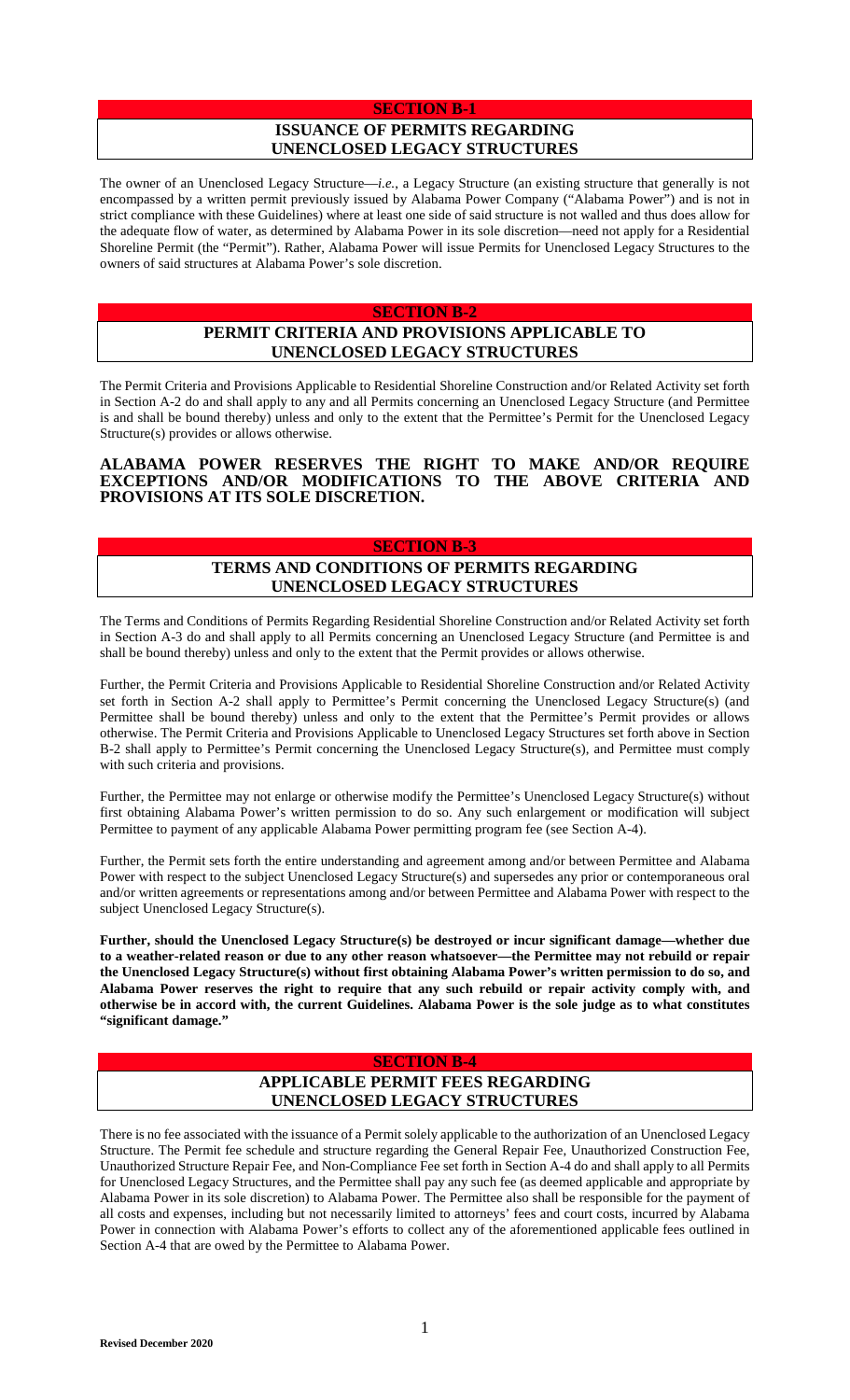# **ATTORNEYS' FEES**

Alabama Power has a right to request, and the Permittee has an obligation to pay, any and all attorneys' fees, expenses, and/or costs incurred by Alabama Power relating to the enforcement of the rules, regulations, provisions, terms and/or conditions of the Permit (which includes these Guidelines), including, without limitation, any and all attorneys' fees, expenses, and costs incurred by Alabama Power relating to remedying any action, construction, or activity that is not in compliance with the Permit (which includes these Guidelines), whether caused by the Permittee and/or the Permittee's family members, guests, agents, employees, and/or contractors.

**By and through the act of receiving a Permit encompassing an Unenclosed Legacy Structure and thereafter keeping said Unenclosed Legacy Structure on Alabama Power's fee-owned and/or scenic easement lands (rather than removing said Unenclosed Legacy Structure(s) from Alabama Power's fee-owned and/or scenic easement lands), the Permittee acknowledges and agrees that the Permittee shall be deemed to have read, understood, accepted, and agreed to be bound by these Guidelines (including but not limited to the criteria and provisions, terms and conditions, fee schedule and structure, and other matters set forth in Sections B-1 through B-4 above), regardless of whether these Guidelines are signed by the Permittee.**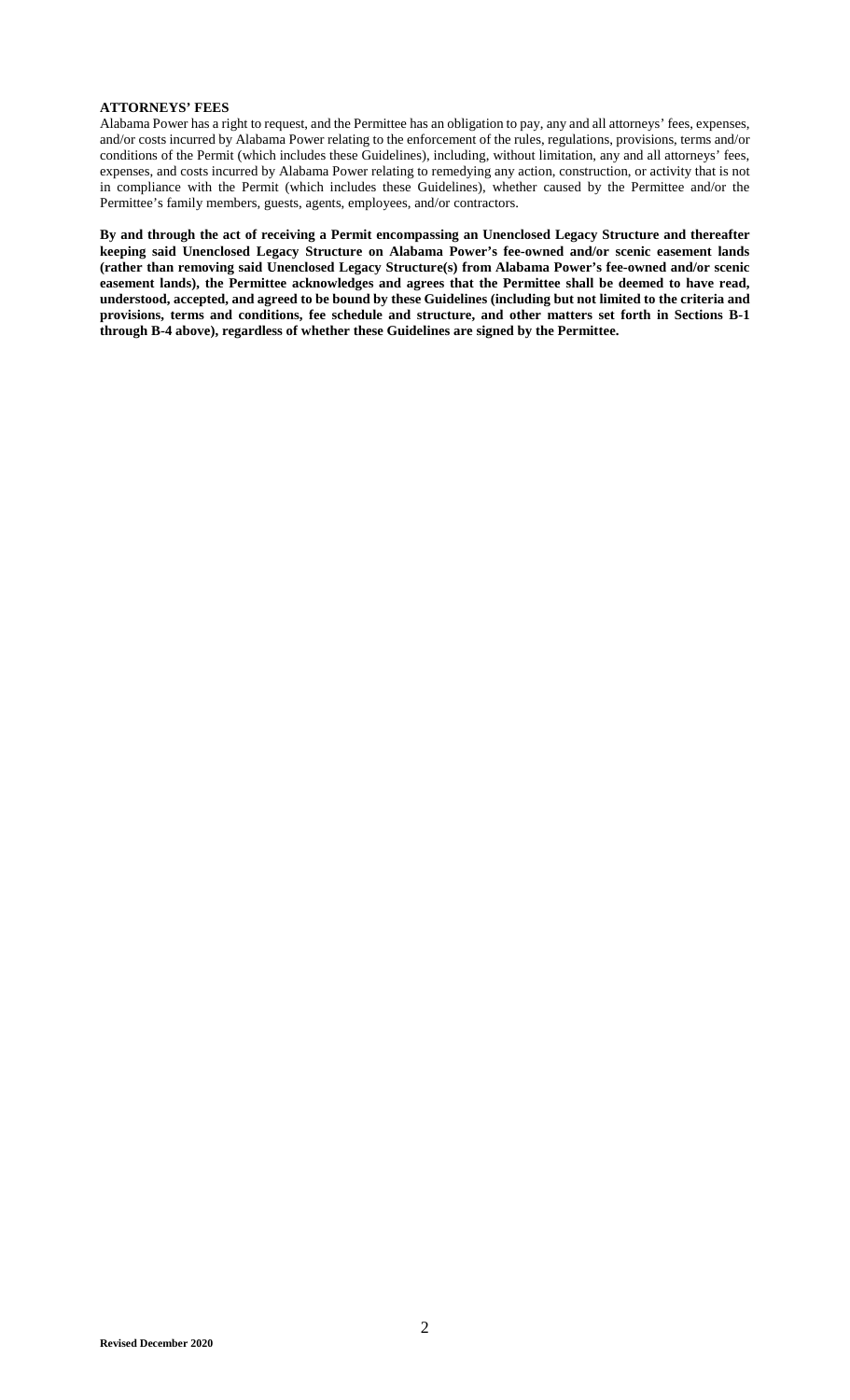### **SECTION C-1**

# **ISSUANCE OF PERMITS REGARDING ENCLOSED LEGACY STRUCTURES**

The owner of an Enclosed Legacy Structure—a Legacy Structure (an existing structure that generally is not encompassed by a permit previously issued by Alabama Power Company ("Alabama Power") and is not in strict compliance with these Guidelines) that is walled on all sides, as determined by Alabama Power in its sole discretion need not apply for a Residential Shoreline Permit (the "Permit"). Rather, Alabama Power will issue Permits for Enclosed Legacy Structures to the owners of said structures at Alabama Power's sole discretion.

## **SECTION C-2**

# **PERMIT CRITERIA AND PROVISIONS APPLICABLE TO ENCLOSED LEGACY STRUCTURES**

The guidance and other matters discussed in these Sections C-1 through C-4 are intended for use in permitting and potentially retrofitting and/or modifying (if necessary) Enclosed Legacy Structures. The presence of enclosed structures on Alabama Power's fee-owned and/or scenic easement lands impedes Alabama Power's ability to exercise its property ownership, easement, and/or other rights, and these Sections C-1 through C-4 discuss the matters associated with Alabama Power's issuance of a Permit for an Enclosed Legacy Structure to an owner or owners of such a structure.

Alabama Power has instituted its Enclosed Legacy Structure permit program as a way to transition existing, noncompliant, enclosed structures into the permitting and compliance program and to ensure Alabama Power's property ownership, flood storage, and/or related rights are protected. However, this program is limited to the life of any at issue Enclosed Legacy Structure as it exists at the time of the issuance of the Permit (subject to any necessary retrofitting or modification work).

**Upon Alabama Power's issuance of a Permit for an Enclosed Legacy Structure, the Permittee is and shall be required to determine whether said Enclosed Legacy Structure must be retrofitted or modified in order to accommodate fully Alabama Power's flood storage capacity by allowing for rising water to freely enter and exit the Enclosed Legacy Structure** (*e.g.*, elevating the Enclosed Legacy Structure so that the entirety of the enclosed portion(s) is situated above and outside of Alabama Power's scenic easement elevation or "wet flood-proofing" the Enclosed Legacy Structure by venting or otherwise modifying said structure to allow for the free flow of water into and out of the enclosed portion(s) situated within Alabama Power's scenic easement elevation). The Permittee need not retrofit or modify the Enclosed Legacy Structure if the Permittee obtains written certification from a licensed engineer or contractor in good standing attesting to either of the following:

- 1. The portion, if any, of the Enclosed Legacy Structure located beneath Alabama Power's applicable flood storage area elevation can be shown to allow water to freely enter and exit the structure (as ultimately may be determined by Alabama Power in its sole discretion)—Alabama Power may require the Permittee to provide Alabama Power with certification from a licensed engineer or contractor affirming the ability for water to freely enter and exit the Enclosed Legacy Structure, and Alabama Power reserves the right to require recertification at any time; or
- 2. The entirety of the lowest floor of the Enclosed Legacy Structure is located above Alabama Power's applicable flood storage elevation, and the portion, if any, of the structure located beneath the lowest floor can be shown to allow water to freely enter and exit the structure (as ultimately may be determined by Alabama Power in its sole discretion)—Alabama Power may require the Permittee to provide Alabama Power with certification from a licensed engineer or contractor affirming the ability for water to freely enter and exit any relevant portion of the Enclosed Legacy Structure, and Alabama Power reserves the right to require recertification at any time.

**Any Permittee who is unable to satisfy either of the conditions shown above is and shall be required to retrofit or modify the Enclosed Legacy Structure in order to accommodate Alabama Power's flood storage capacity by allowing for the free flowage of water into and out of said structure; the Permittee is and shall be solely responsible for any and all costs and expenses associated with retrofitting or modifying the Enclosed Legacy Structure, and the Permittee is and shall be solely responsible for ensuring that the Enclosed Legacy Structure is retrofitted or modified in adequate fashion within one year of the issuance of the Permit.** At any time after this one-year retrofit/modification deadline, Alabama Power may request from the Permittee, and the Permittee is and shall be required to provide to Alabama Power, written certification (or subsequent written recertification) from a licensed engineer or contractor in good standing affirming that the completed retrofit and/or modification work has resulted in the full and complete accommodation of Alabama Power's flood storage capacity by allowing for water to freely enter and exit the Enclosed Legacy Structure. In regard to any requisite retrofitting or modification work, the Permittee (and/or the Permittee's licensed engineer or contractor) may wish to refer to the methods for retrofitting/modifying (*i.e.*, making changes to existing) enclosed structures in floodplains outlined in FEMA's *Homeowner's Guide to Retrofitting*, FEMA P-312 (current edition available on FEMA's website: [http://www.fema.gov/library\)](http://www.fema.gov/library).

Any requisite retrofitting or modification of an Enclosed Legacy Structure is for the sole purpose of protecting Alabama Power's flood storage area and/or other property rights; Alabama Power does not and shall not warrant the safety or suitability of any Enclosed Legacy Structure retrofit and/or modification work, and Alabama Power personnel is not authorized to confirm or otherwise opine as to whether the Permittee's retrofit and/or modification work results in compliance with any Federal, State, or local flood and/or other relevant laws, ordinances, codes, rules, or regulations. Alabama Power reserves the right to determine in its sole discretion whether the Permittee's subsequent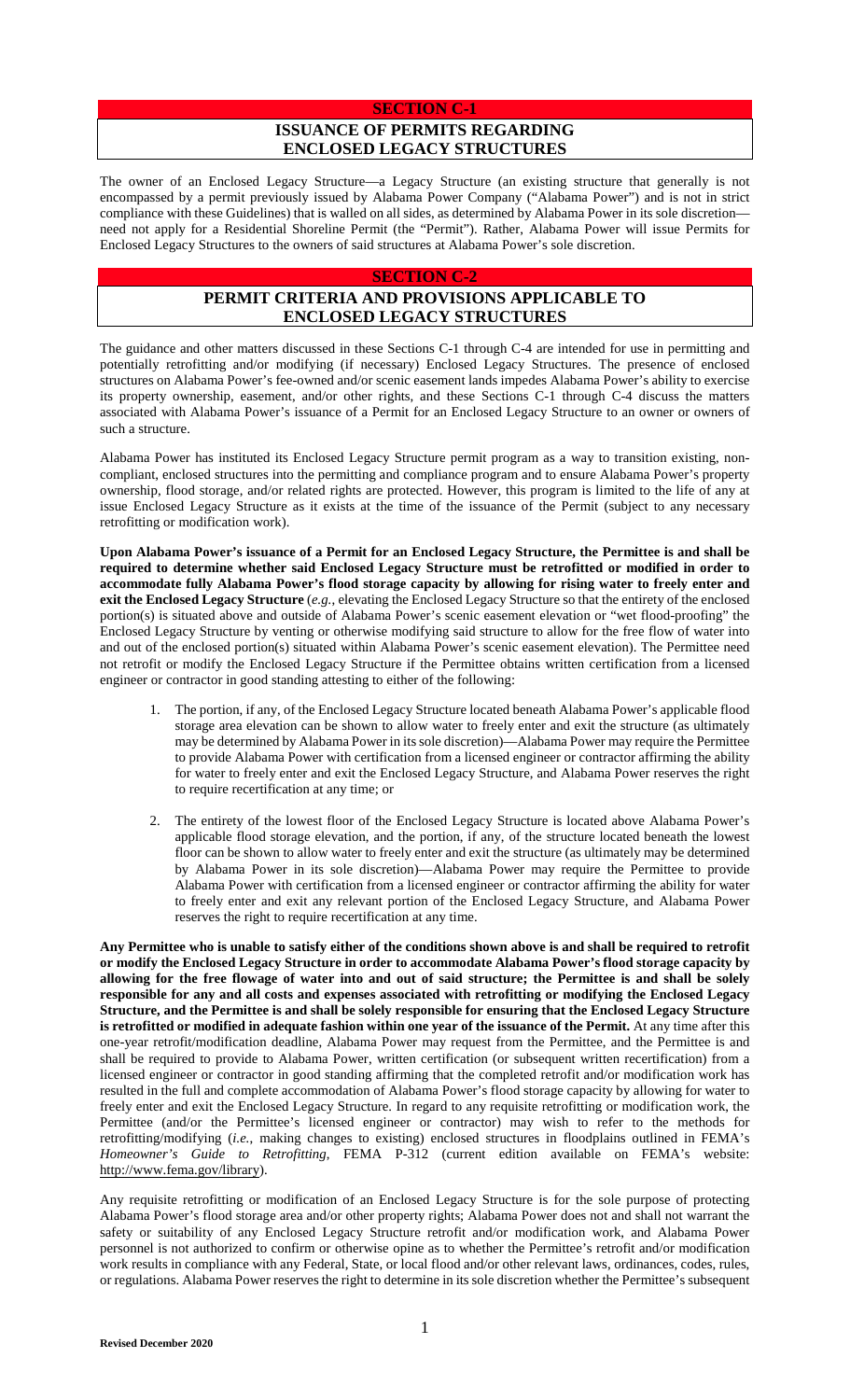retrofitting and/or modification work ultimately allows water to freely enter and exit the Enclosed Legacy Structure in an adequate fashion.

Alabama Power makes no representation or warranty that any Enclosed Legacy Structure is safe or suitable. The Permittee does and shall have sole responsibility for complying with all applicable restrictions, subdivision covenants, ordinances, health and sanitation codes, laws, rules, ordinances, and regulations, and building codes with regard to his or her Enclosed Legacy Structure(s).

Should the Enclosed Legacy Structure(s) be destroyed or incur significant damage—whether due to a weather-related reason or due to any other reason whatsoever—the Permittee may not rebuild or repair the Enclosed Legacy Structure(s) without first obtaining Alabama Power's written permission to do so, and Alabama Power reserves the right to require that any such rebuild or repair activity comply with, and otherwise be in accord with, the current Guidelines. Alabama Power is the sole judge as to what constitutes "significant damage." No expansion, rebuilding, substantial repair, and/or replacement of the Enclosed Legacy Structure may take place unless the Permittee first obtains Alabama Power's express written consent to do so. Any such unauthorized activity will subject Permittee to payment of any applicable Alabama Power permitting program fee (see Section A-4).

The Permit Criteria and Provisions Applicable to Residential Shoreline Construction and/or Related Activity set forth in Section A-2 do and shall apply to all Permits concerning an Enclosed Legacy Structure (and Permittee is and shall be bound thereby) unless and only to the extent that the Permittee's Permit for an Enclosed Legacy Structure provides or allows otherwise.

**PROBATE COURT RECORDING:** Alabama Power may record a copy of the Permittee's Permit for the Enclosed Legacy Structure(s) (which will include these Guidelines and any other appropriate documentation, as determined by Alabama Power in its sole discretion) in the applicable local probate court to provide notice of the Permit within the Permittee's chain of title.

### **ALABAMA POWER RESERVES THE RIGHT TO MAKE AND/OR REQUIRE EXCEPTIONS AND/OR MODIFICATIONS TO THE ABOVE CRITERIA AND PROVISIONS AT ITS SOLE DISCRETION.**

#### **SECTION C-3**

# **TERMS AND CONDITIONS OF PERMITS REGARDING ENCLOSED LEGACY STRUCTURES**

Any Permit regarding an Enclosed Legacy Structure granted by Alabama Power to Permittee does and shall include and incorporate the following Terms and Conditions, and such Permit does and shall require the Permittee to comply with, and otherwise adhere to, the following Terms and Conditions:

- C-3.1 The Permit granted by Alabama Power to the Permittee is solely for the purpose described in the Permit.
- C-3.2 Alabama Power expressly gives its consent and permission to the Permittee to maintain the Enclosed Legacy Structure upon the Subject Land, subject to the terms and conditions of this Section C-3; the Enclosed Legacy Structure and the Subject Land are referenced and/or more particularly described in the Permit (*e.g.*, see "Subject Land Coordinates/Information" and "SKETCH OF PERMITTED STRUCTURES"). All expenses and responsibilities regarding the Enclosed Legacy Structure, including the expenses of obtaining any necessary Federal, State, and local permits or approvals, shall be borne solely by the Permittee. The Permittee shall not enlarge the Enclosed Legacy Structure unless the Permittee first obtains Alabama Power's express written consent to do so.
- C-3.3 The Permit applies only to the Enclosed Legacy Structure(s) referenced and/or more particularly described in the Permit as approved by Alabama Power. The Permit does not give the Permittee any right to expand the Enclosed Legacy Structure(s) without prior written approval of Alabama Power. The Permit constitutes a mere license and does not convey any property rights, either in real estate or material, and does not authorize any unpermitted injury to private property or invasion of private rights or any infringement of Federal, State, or local laws or regulations. In keeping with the foregoing, should the Permittee cause (or allow to be caused) any unauthorized damage to Alabama Power's fee-owned lands (or any unauthorized interference to/with Alabama Power's scenic easement rights), Alabama Power may require the Permittee to remediate any such damage (or any such interference) and, if so, the Permittee must complete such remediation work within the time period prescribed by Alabama Power and at the Permittee's sole expense (and the Permittee further may be subject to any applicable Permit Fee as determined by Alabama Power (see Section A-4)). This Permit does not eliminate the necessity of the Permittee obtaining any Federal, State, or local permission required by law for the operation or maintenance of the Enclosed Legacy Structure. Neither by the use of the Enclosed Legacy Structure, nor in any other way, does or shall the Permittee: a) make any claim of property rights or interests in or to Alabama Power's fee-owned and/or scenic easement lands adverse to Alabama Power's rights therein; b) make any other claim adverse to Alabama Power; or c) deny or impair Alabama Power's right to use and enjoy its fee-owned and/or scenic easement lands.
- C-3.4 The Permit Criteria and Provisions Applicable to Residential Shoreline Construction and/or Related Activity set forth in Section A-2 apply to Permittee's Permit concerning the Enclosed Legacy Structure(s) (and Permittee must comply with such criteria and provisions) unless and only to the extent that the Permit provides or allows otherwise. The Permit Criteria and Provisions Applicable to Enclosed Legacy Structures set forth above in Section C-2—including but not limited to the criteria and provisions concerning potentially required retrofitting and/or modification of the Enclosed Legacy Structure(s)—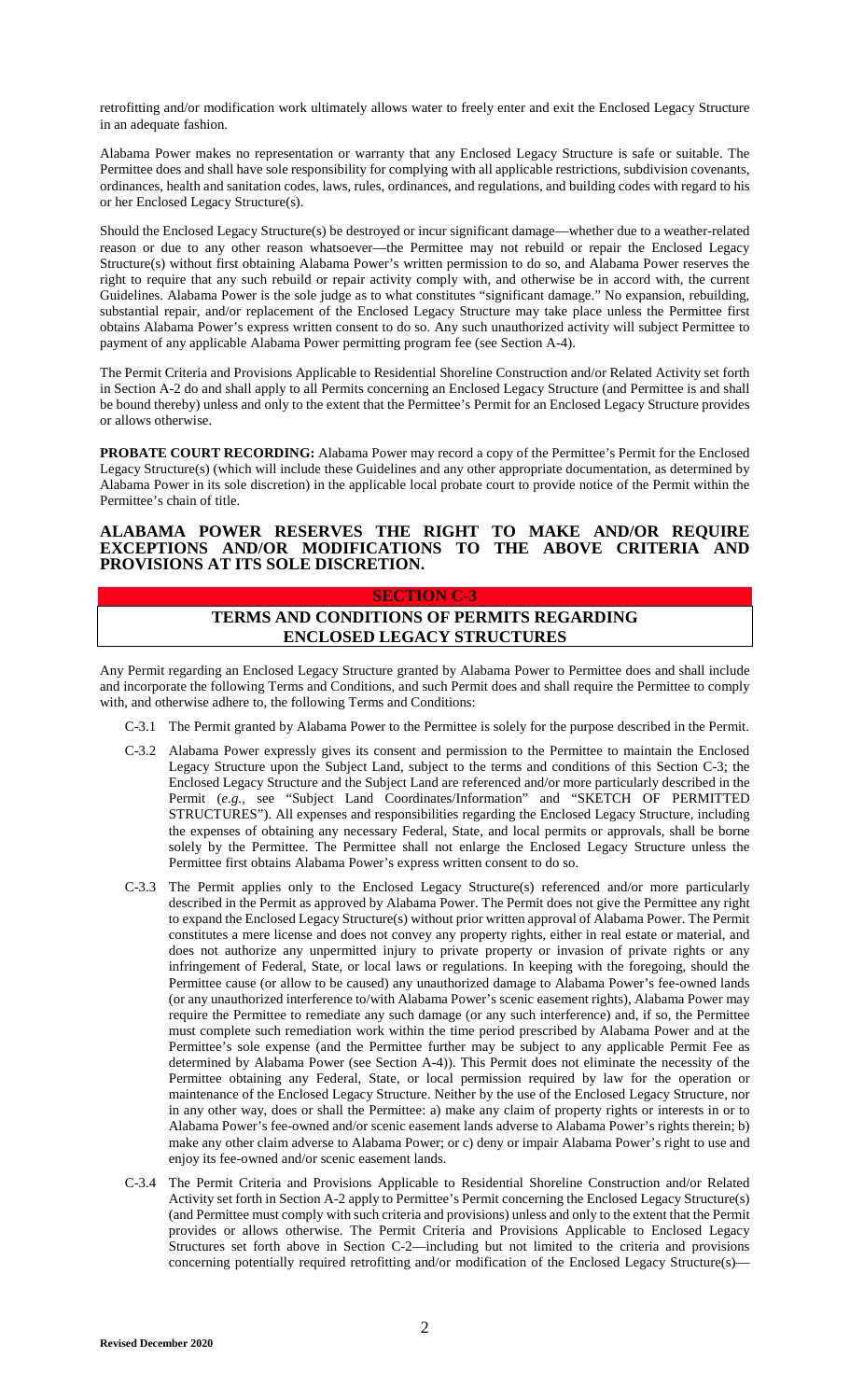apply to Permittee's Permit concerning the Enclosed Legacy Structure(s), and Permittee must comply with such criteria and provisions.

- C-3.5 The maintenance and use of the Enclosed Legacy Structure(s) on the Subject Land by the Permittee is with Alabama Power's consent and permission only and in consideration of the Permittee's recognition of Alabama Power's superior rights and the Permittee's compliance with all of the terms, conditions, and provisions of the Permit.
- C-3.6 Project No. 2628 is the property of Alabama Power, and Alabama Power's associated dam (*i.e.*, Harris Dam) was built and is being operated and maintained to hold back, retain, accumulate, store, release, and assist in controlling the waters of the Tallapoosa River and its tributaries. In connection therewith, FERC has issued to Alabama Power a license for Project No. 2628 (together with any modification thereof or replacement license, the "FERC License"). Alabama Power reserves the full, unconditional, unrestricted, and complete right and privilege to raise or lower, restrict, control, store, retain, withhold, increase, decrease, retard, stop, obstruct, divert, release, or use the waters of the associated reservoir (*i.e.*, Lake Harris) in any manner Alabama Power, its successors, and assigns may deem appropriate. In the operation of Alabama Power's business and in the exercise of Alabama Power's property rights, there may be fluctuations in the water level in the aforementioned reservoir, and the Permit shall be subject at all times to the right of Alabama Power, its successors, and assigns, which right is hereby reserved from the rights granted to the Permittee hereunder, for and on behalf of Alabama Power, to raise and lower the waters of the aforementioned reservoir from time to time and to flood any and all portions of the Subject Land and/or the Enclosed Legacy Structure(s) continuously or from time to time.
- C-3.7 Alabama Power shall in no case be liable for any damage or injury to the Enclosed Legacy Structure(s) or any personal property therein or the Subject Land that may be caused by or result from Alabama Power's operations or those of any Federal, State, or local governmental body for the improvement of navigation or for other lawful purposes, and no claims or right to compensation shall accrue from any such damage. Except to the extent caused by the negligence of Alabama Power or its employees, agents, or contractors, the Permittee shall release, indemnify, and hold harmless Alabama Power, its officers, agents, and employees, from and against any and all claims and demands by the Permittee, any guest, employee, agent, or contractor or other invitee or licensee of the Permittee, or any other persons whomever, for damages to property or injury or death to persons which may arise out of or be caused directly or indirectly by the Permittee's or any other person's use of the Subject Land or the Enclosed Legacy Structure(s), including without limitation any of the same arising out of or directly or indirectly caused by any flooding of the Subject Land or the Enclosed Legacy Structure(s) or other exercise of Alabama Power's rights with respect to the Subject Land or its FERC License (and including without limitation any and all alleged damages resulting from any issue existing between Permittee and Permittee's adjoining landowners (*i.e.*, neighbors)). It is specifically intended that no flooding of the Subject Land or the Enclosed Legacy Structure(s) or other exercise of Alabama Power's rights with respect to the Subject Land or its FERC License, however and whenever occurring, shall constitute negligence in any way. This indemnification shall survive the expiration, revocation, cancellation, or termination of the Permit, the exercise of any right or remedy under the Permit, and any subsequent sale or transfer of the Enclosed Legacy Structure(s) and all similar or related events or occurrences.
- C-3.8 Any right of the Permittee under the Permit shall at all times be subject to Alabama Power's property rights, as well as the FERC License and all orders, directives, requests, rules, regulations, and other laws relating thereto.
- C-3.9 The Subject Land is within the Project boundary of Project No. 2628, which Alabama Power operates and maintains under its FERC License, and all rights of the Permittee under the Permit are subject to the terms, conditions, and requirements of such FERC License. If Alabama Power is required to do so in order to comply with the terms, conditions, and requirements of the FERC License, or if Alabama Power is directed to do so by FERC, or if FERC imposes on Alabama Power any conditions with respect to the Permit, the Subject Land or premises, the FERC License, or Project No. 2628 (or any portion thereof), Alabama Power may, in its sole and absolute discretion, immediately or at any time thereafter cancel or terminate the Permit.
- C-3.10 Save for the occasional (*i.e.*, non-primary) temporary rental-by-owner arrangement (*e.g.*, "Airbnb" or "VRBO"), Permittee shall not charge others for use of the Enclosed Legacy Structure(s). The Permittee hereby covenants and agrees that the Permittee will not cause or allow any illegal activity to take place on the Subject Land.
- C-3.11 The Permittee solely shall have the obligation of ensuring that the Enclosed Legacy Structure(s) is maintained in a good state of repair and in compliance with all applicable Federal, State, and local health, safety, and other codes, ordinances, regulations, and laws and also in such a manner as to be consistent with shoreline aesthetic values (as may be determined by Alabama Power in its sole discretion). The Permittee shall comply promptly with any lawful regulations or instructions of any Federal, State, or local governmental agency or other governmental authority, as well as with any directive or instruction of Alabama Power. The Permittee shall maintain the Enclosed Legacy Structure(s) in a manner so as to minimize any adverse impact on fish and wildlife habitat and natural environmental values, and the Permittee shall maintain the Enclosed Legacy Structure(s) in such a manner as to not endanger health, create a nuisance, or otherwise be incompatible with the overall recreational use of the Project lands and/or waters (as may be determined by Alabama Power in its sole discretion). Further, the Permittee shall take all reasonable precautions to ensure that the scenic, recreational, and environmental values of the Project lands and/or waters are protected on the Subject Land. The Permittee shall ensure the full and complete accommodation of Alabama Power's flood storage capabilities as set forth in Section C-2 above. The Permittee shall not impair the full and free use by the public of all navigable waters at or adjacent to the Subject Land or interfere with navigation thereon through ownership, use, or maintenance of the Enclosed Legacy Structure(s).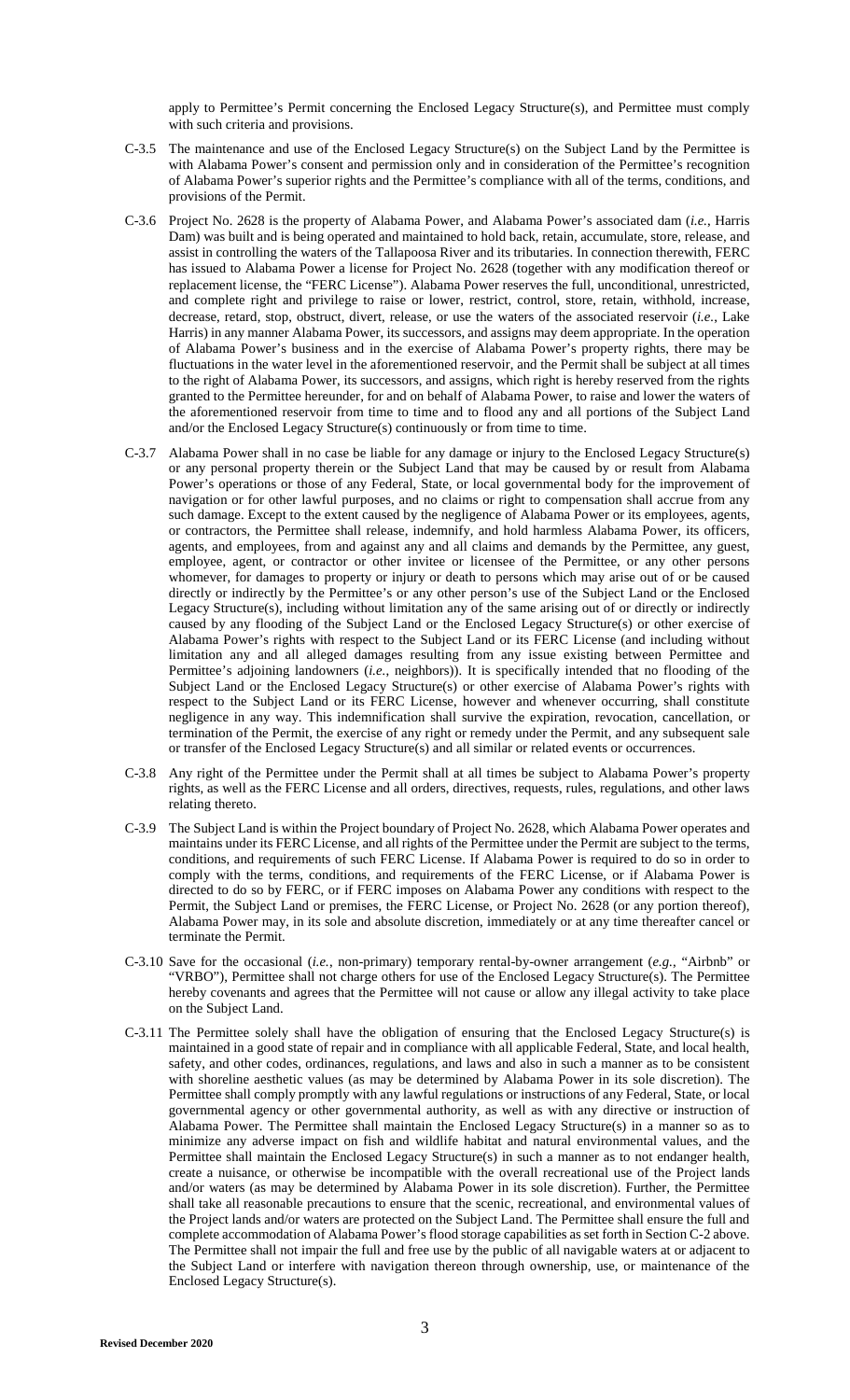- C-3.12 The Permittee shall comply with all laws applicable to the use of the Enclosed Legacy Structure(s), and without limiting the generality hereof, shall comply with all applicable Federal, State, and local environmental, health, and safety codes, rules, ordinances, laws, and regulations, and any laws or regulations concerning the preservation of public order, and without limitation to the foregoing, the Permittee shall comply with, and otherwise adhere to, the following:
	- (a) No Hazardous Materials (as hereinafter defined) or Pesticides/Herbicides (as hereinafter defined) will be contained in, treated, stored, handled, generated, located on, discharged from, or disposed of on, or constitute a part of, the Enclosed Legacy Structure(s) or the Subject Land or treated, stored, handled, generated, located on, or disposed of on the reservoir associated with Project No. 2628 (*i.e.*, Lake Harris). As used herein, the term "Hazardous Materials" includes, without limitation, any asbestos, petroleum, or petroleum products, scrap tires, dry cleaning agents, urea formaldehyde foam insulation, flammable explosives, lead-based paints, polychlorinated biphenyls (hereinafter referred to as "PCBs"), radioactive materials, hazardous materials, hazardous wastes, hazardous or toxic substances, or related or unrelated substances or materials defined, regulated, controlled, limited, or prohibited in the Comprehensive Environmental Response Compensation and Liability Act of 1980 (42 U.S.C. §§ 9601, *et seq.*) ("CERCLA"), the Hazardous Materials Transportation Act (49 U.S.C. §§ 1801, *et seq.*), the Resource Conservation and Recovery Act (42 U.S.C. §§ 6901, *et seq.*) ("RCRA"), the Clean Water Act (33 U.S.C. §§ 1251, *et seq.*), the Oil Pollution Act (33 U.S.C. §§ 2701, *et seq.*), the Clean Air Act (42 U.S.C. §§ 7401, *et seq.*), the Toxic Substances Control Act (15 U.S.C. §§ 2601, *et seq.*), the Alabama Water Pollution Control Act (ALA. CODE §§ 22-22-1, *et seq.*), the Alabama Solid Wastes Disposal Act (ALA. CODE §§ 22-27-1, *et seq.*), the Alabama Hazardous Wastes Management and Minimization Act (ALA. CODE §§ 22-30-1, *et seq.*), the Alabama Hazardous Substance Cleanup Fund Act (ALA. CODE §§ 22-30A-1, *et seq.*), the Alabama Underground and Aboveground Storage Tank Trust Fund Act (ALA. CODE §§ 22-35-1, *et seq.*), the Alabama Lead Ban Act of 1988 (ALA. CODE §§ 22-37-1, *et seq.*), the Alabama Lead Reduction Act of 1997 (ALA. CODE §§ 22-37A-1, *et seq.*), the Alabama Drycleaning Environmental Response Trust Fund Act (ALA. CODE §§ 22-30D-1, *et seq.*), the Alabama Pesticide Act (Ala. Code §§ 2-27-1, *et seq.*), the Federal Insecticide, Fungicide and Rodenticide Act (7 U.S.C. §§ 136, *et seq.*), the Occupational Safety and Health Act (29 U.S.C. §§ 651, *et seq.*), and the Alabama Scrap Tire Disposal Act (ALA. CODE §§ 22-40-1, *et seq.*), each such Act as amended from time to time, and in the rules and regulations adopted and publications promulgated pursuant thereto, and in the rules and regulations of the Occupational Safety and Health Administration ("OSHA") pertaining to occupational exposure to asbestos, as amended from time to time, or in any other federal, state, or local environmental, health, and/or safety laws, statutes, codes, rules, regulations, or ordinances now or hereafter in effect (hereinafter collectively referred to as "Environmental Laws"). As used herein, the term "Pesticides/Herbicides" includes, without limitation, any pesticides, insecticides, nematocides, fungicides, rodenticides, herbicides, desiccants, and/or defoliants, or related or unrelated substances or materials defined, regulated, controlled, limited, or prohibited in the Alabama Pesticide Act (ALA. CODE §§ 2-27-1, *et seq.*), the Federal Insecticide, Fungicide and Rodenticide Act, the Occupational Safety and Health Act, RCRA, CERCLA, or in any other Environmental Law. Under no circumstances shall underground or aboveground storage tanks be constructed or used in conjunction with the Enclosed Legacy Structure(s). Notwithstanding anything to the contrary in the foregoing, the Permittee shall be permitted to use reasonable amounts of those Hazardous Materials and Pesticides/Herbicides that are necessary to use the Enclosed Legacy Structure(s); provided, however, that any such use shall be in compliance with all Federal, State, and local Environmental Laws. For purposes of the preceding sentence, Alabama Power shall be the sole judge as to what constitutes "reasonable amounts" and which Hazardous Materials are "necessary" to the use of the Enclosed Legacy Structure(s).
	- (b) Under no circumstances, however, shall the Subject Land or the Enclosed Legacy Structure(s) be utilized in such a manner as to constitute an "establishment" as that term is defined in 7 U.S.C. § 136(dd).

#### **(c) The Permittee shall ensure that all of the Subject Land and the Enclosed Legacy Structure(s) comply at all times and in all respects with all Environmental Laws.**

- (d) The Permittee shall give immediate oral and written notice to Alabama Power's Shoreline Management office (256-396-5093; P.O. Box 488, Wedowee, AL 36278) of the Permittee's receipt of any written or oral notice of a violation of any of the Environmental Laws on or about the Enclosed Legacy Structure(s) or the Subject Land or any land adjacent thereto or of any written or oral notice of other claim relating to the environmental or physical condition of any of the same, or of the Permittee's discovery of any matter which would contradict any of the terms, conditions, or provisions herein in any respect.
- C-3.13 In addition to, and not in substitution for or in limitation of, any other indemnification clause set forth herein, the Permittee shall indemnify and hold Alabama Power, and its successors, assigns, directors, officers, agents, servants, and employees harmless from all loss, cost, damage, claim, and expense incurred by Alabama Power arising from or related to: a) the violation of any provision set forth in C-3.12 above; b) the Permittee's failure to perform any obligations of Paragraph C-3.12 above; c) the Permittee's, the Enclosed Legacy Structure's(s'), or the Subject Land's failure to fully comply with all Environmental Laws; or d) any other matter related to environmental or physical conditions on, under, or affecting the Enclosed Legacy Structure(s) or the Subject Land. This indemnification expressly includes, but is not limited to, any claims for cost recovery or contribution that Alabama Power may make against the Permittee pursuant to CERCLA, and the Permittee shall have no right of contribution against Alabama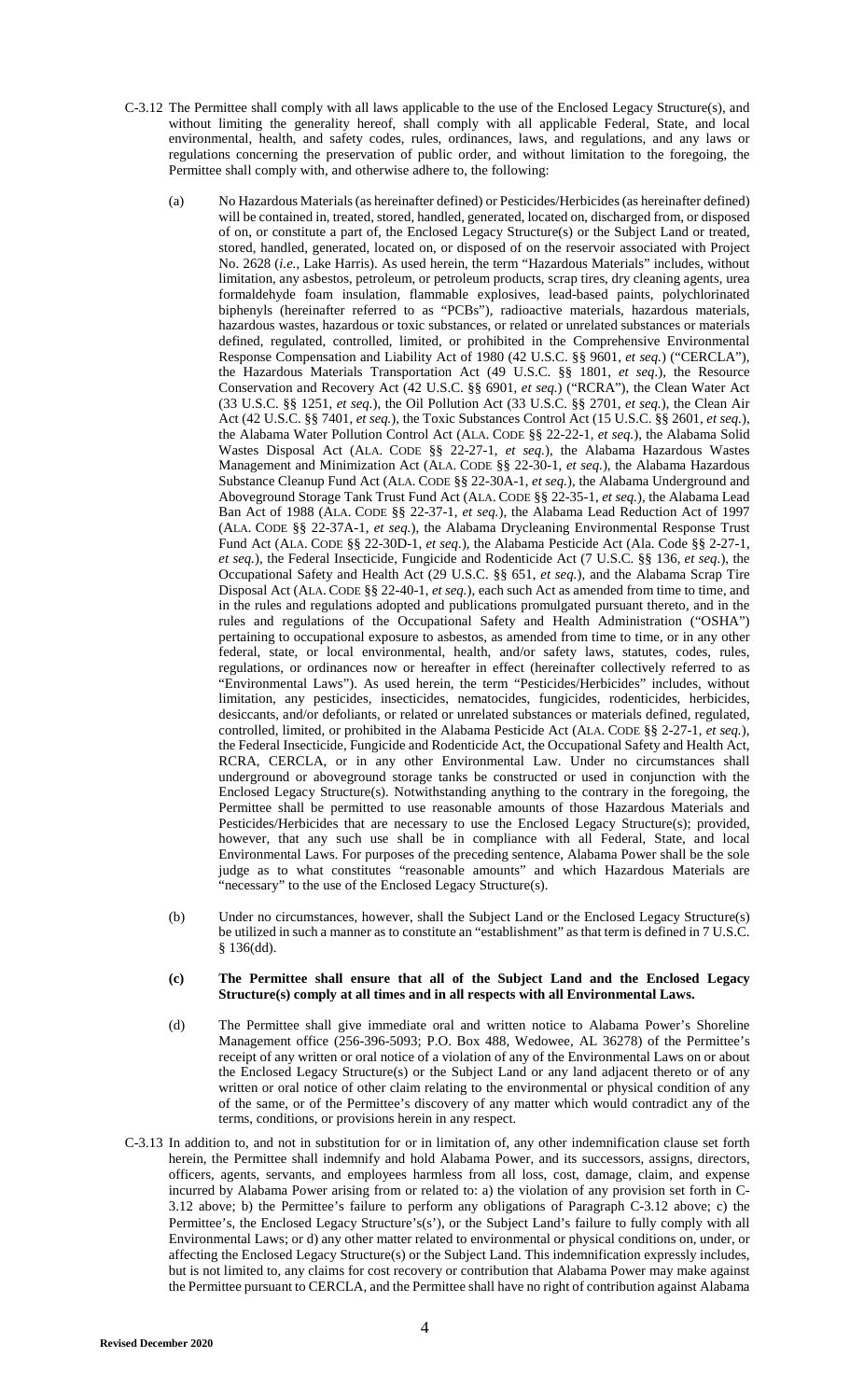Power under CERCLA. This indemnification clause shall be given effect in accordance with its plain meaning and no rule of interpretation shall be given effect as to construe it contrary to the party responsible for its drafting. This indemnification shall survive the expiration or termination of the Permit, the exercise of any right or remedy under the Permit, and any subsequent sale or transfer of the Enclosed Legacy Structure(s) and all similar or related events or occurrences. However, this indemnification shall not apply to any Hazardous Materials or Pesticides/Herbicides contained in, treated, stored, handled, generated, located on, discharged from, or disposed of on, or constituting a part of, the Subject Land before the Permittee's use of either the Enclosed Legacy Structure(s) or the Subject Land or after the termination, revocation, cancellation, or expiration of the Permit and the subsequent vacation of, and removal from the Subject Land of, the Enclosed Legacy Structure(s).

- C-3.14 Alabama Power does not represent or warrant that the Enclosed Legacy Structure(s) is safe or suitable for the purposes for which it is permitted to be used under the terms of the Permit or represent or warrant anything else with respect to the Enclosed Legacy Structure(s). The Permittee is solely responsible for proper design, engineering, certification, modification/retrofitting (to allow water to flow freely through), and maintenance of the Enclosed Legacy Structure(s). **FURTHER, ALABAMA POWER MAKES NO REPRESENTATION OR WARRANTY OF ANY KIND AS TO THE SUITABILITY OR ADEQUACY OF THE SOIL OR SUBSURFACE OR OTHER CONDITIONS IN, ON, OR UNDER EITHER THE ENCLOSED LEGACY STRUCTURE(S) OR THE SUBJECT LAND.** Neither Alabama Power, nor its successors, assigns, directors, officers, agents, servants, or employees, shall be liable to the Permittee, or the Permittee's heirs, assigns, employees, servants, agents, family members, guests, invitees, or any other persons or entities whomsoever, for loss or damage on account of injuries to the Enclosed Legacy Structure(s) or any personal property in or around the Enclosed Legacy Structure(s), or on account of any past or future injuries to the Permittee, or the Permittee's heirs, assigns, employees, servants, agents, family members, guests, invitees, or any other persons or entities whomsoever, in or upon any portion of the Enclosed Legacy Structure(s), which are caused by, or arise as a result of soil and/or subsurface conditions, known or unknown (including, without limitation, underground mines, tunnels, sinkholes, or other geological formations or conditions) in, on, or under either the Enclosed Legacy Structure(s) or the Subject Land.
- C-3.15 Should the Enclosed Legacy Structure(s) be destroyed or damaged, Alabama Power shall have no obligation to approve any proposed replacement or repair work, and Alabama Power may withhold its consent for any reason it may desire (without regard to any standard of reasonableness or otherwise).
- C-3.16 The Permittee shall cooperate with and participate in any present or future program of solid waste disposal in effect in the area of the Subject Land. The Permittee shall keep the Enclosed Legacy Structure(s) and adjacent lands and waters free of all waste, garbage, and other unsightly debris, structures, or other materials (including but not limited to those of useless or limited value), and the Permittee shall comply with all local health statutes, codes, ordinances, rules, laws, and regulations.
- C-3.17 In the event previously unidentified archeological or historic items or properties are uncovered during the course of the Permittee's use of the Subject Land, the Permittee shall immediately stop all activity in the vicinity of the area where such properties are uncovered. The Permittee shall immediately notify Alabama Power, the Alabama State Historic Preservation Officer, and any Indian Tribe attaching religious or cultural significance to such finding, and consult with these entities to determine the need for an additional cultural resource management plan. Such plan shall include, but not be limited to, a description of the potential effect of the Permittee's activities, the proposed measures for avoiding or mitigating any adverse impacts, documentation of consultation with the State Historic Preservation Officer and any Indian Tribe attaching religious or cultural significance, and a schedule for mitigating the impacts. Alabama Power may file such plan and evidence of the Permittee's consultation with Alabama Power, the State Historic Preservation Officer, and any Indian Tribe attaching religious or cultural significance with the Alabama State Historic Preservation Commission (the "Commission") for approval and no activities adversely affecting such archaeological or historic items or properties may resume until authorized in writing by Alabama Power or the Commission.
- C-3.18 At any time after one year from the issuance date of the Permit, Alabama Power may request from the Permittee, and the Permittee is and shall be required to provide to Alabama Power, written certification (or subsequent written recertification) from a licensed engineer or contractor in good standing affirming that the Enclosed Legacy Structure(s) fully and completely accommodates Alabama Power's flood storage capacity by allowing for water to freely enter and exit any portion of the Enclosed Legacy Structure(s) that is situated within Alabama Power's applicable scenic easement elevation. Should the Permittee fail to provide such written certification (or subsequent written recertification) to Alabama Power within thirty (30) days of Alabama Power's request, the same shall be deemed a violation of the terms, conditions, and/or provisions of the Permit, and Alabama Power, in turn, shall be entitled to pursue any and all of its resulting rights, remedies, and powers articulated herein.
- C-3.19 If it is determined by Alabama Power, in the sole discretion of Alabama Power, that the Permittee has failed to comply with any of the terms, conditions, and/or provisions of the Permit, or with any additional requirements, directives, instructions, and/or conditions imposed by Alabama Power, or with any law, code, rule, regulation, ordinance, or directive of any Federal, State, or local governmental authority, the Permittee shall take appropriate action to correct such violation. If said violation shall continue for a period of thirty (30) days after notice thereof by Alabama Power, Alabama Power may, in its sole discretion, terminate the Permit and all rights of the Permittee to maintain the Enclosed Legacy Structure(s) and require the Permittee to remove, or cause to be removed, from the Subject Land within thirty (30) days the Enclosed Legacy Structure(s) at the Permittee's sole expense and without any additional notice from Alabama Power. In the event Alabama Power institutes court proceedings to enforce the provisions of the Permit or to require the Permittee to remove the Enclosed Legacy Structure(s), then the Permittee shall waive any defenses of estoppel, latches, the statute of limitations,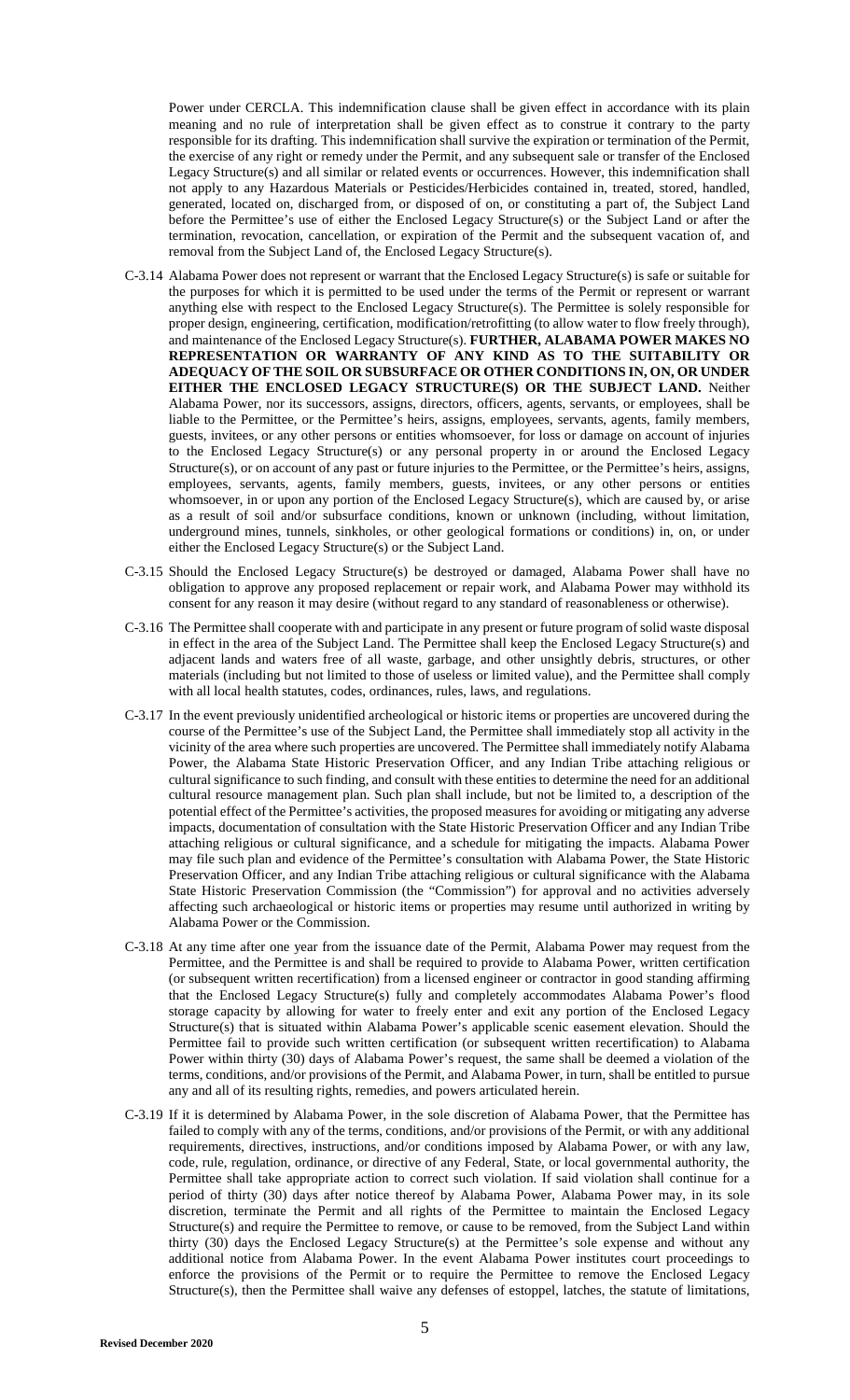and/or similar defenses. Further, the Permittee shall reimburse Alabama Power for all costs and expenses, including attorney's fees incurred in the enforcement of the Permit and any and all costs and expenses incurred by Alabama Power to remove and dispose of the Enclosed Legacy Structure(s) or any part thereof.

- C-3.20 If: a) required by a regulatory agency; or b) Alabama Power determines, in its sole discretion, that emergency circumstances necessitate; or c) Alabama Power determines, in its sole discretion, that Alabama Power's subsequent operations necessitate; or d) Alabama Power determines, in its sole discretion, that the Enclosed Legacy Structure(s) may cause obstruction of navigation; of e) Alabama Power determines, in its sole discretion, for any other reason whatsoever, then within thirty (30) days from written notice from Alabama Power, or within such lesser period from written notice from Alabama Power as Alabama Power may determine in its sole discretion in the event of any of the circumstances described in clauses a) through e), Alabama Power may terminate the Permit and all rights of the Permittee to maintain the Enclosed Legacy Structure(s) and/or require the Permittee to remove, alter, or relocate the Enclosed Legacy Structure(s) at the Permittee's sole expense.
- C-3.21 Upon any termination, cancellation, revocation, or expiration of the Permit for any reason, the Permittee shall at the Permittee's sole expense within thirty (30) days, or at such earlier time as required pursuant to Paragraph C-3.20 above, remove from the Subject Land the Enclosed Legacy Structure(s) and anything else left by the Permittee. In the event the Permittee shall fail to so remove the Enclosed Legacy Structure(s) or anything else left by the Permittee, Alabama Power may elect to treat the same as abandoned by the Permittee, and Alabama Power may dismantle, discard, convey, or otherwise dispose of or destroy the same in any manner Alabama Power may elect and may recover the costs incurred in connection therewith from the Permittee without any further notice to Permittee.
- C-3.22 The Permit and the Permittee's rights under the Permit are personal to the Permittee, and may not be assigned without the express written consent of Alabama Power, which Alabama Power may grant or withhold in its sole discretion and without regard to any standard of reasonableness or otherwise. In the event the Permittee conveys or otherwise transfers the Enclosed Legacy Structure(s) (other than a transfer resulting from the death of the Permittee), the Permittee shall give to Alabama Power notice in writing of the name and address of the intended transferee at least seven (7) days prior to the transfer. The Permittee shall provide prior notice to any potential transferee of the existence and terms of the Permit. In the event that Alabama Power shall not give its written consent to the assignment of the Permit to any purported transferee of the Enclosed Legacy Structure(s), any attempted transfer shall be voidable by Alabama Power but such purported transferee shall nonetheless be bound by the terms, conditions, and provisions of the Permit and the continued use of the Enclosed Legacy Structure(s) by any such purported transferee shall conclusively be deemed the purported transferee's agreement to be bound by all the terms, conditions, and provisions hereof.
- C-3.23 No delay or omission of Alabama Power to exercise any right, power, or remedy hereunder shall exhaust or impair any such right, power, or remedy or shall be construed to be a waiver of the same or a waiver of any default by the Permittee, or acquiescence in such a default; and every right, power, and remedy given hereunder to Alabama Power may be exercised from time to time and as often as Alabama Power may elect. No waiver of any default hereunder shall extend to or shall affect any subsequent or any other then existing default or shall impair any rights, powers, or remedies of Alabama Power. No right, power, or remedy conferred upon or reserved to Alabama Power under the Permit is intended to be exclusive of any other right, power, or remedy, but each and every such right, power, and remedy shall be cumulative and concurrent and shall be in addition to any other right, power, and remedy given hereunder or otherwise available at law or in equity. It is agreed that in any proceeding by Alabama Power to enforce the Permit, damages alone may not be an adequate remedy, and Alabama Power shall have the right to seek and obtain injunctive and other equitable relief in addition to monetary damages. The obligations of the Permittee under the Permit are joint and several.
- C-3.24 The Permit and the rights of Alabama Power under the Permit may be assigned by Alabama Power, and the Permit shall be enforceable by any assignee, transferee, or successor of Alabama Power.
- C-3.25 The Permittee shall assess and pay all taxes attributable to the Enclosed Legacy Structure(s) and all land and personal property of the Permittee.
- C-3.26 The Permit and the permission given hereby are subject to all easements, restrictions, reservations, and other matters that may affect Alabama Power's right, title, and interest in and to any of the Project lands and waters and/or the Subject Land, whether the same are of record, are discoverable by an accurate survey or inspection of the Subject Land, or are shown in drawings on file with Alabama Power which shall be made available to the Permittee for inspection upon request made reasonably in advance of such inspection.
- C-3.27 In the event that the whole or any part of the Enclosed Legacy Structure(s) and Subject Land shall be taken by any public authority under the power of eminent domain or like power or transferred in lieu thereof, then the Permit shall terminate effective as of the date possession thereof shall be required to be delivered pursuant to the instrument of transfer or the final order, judgment, or decree entered in the proceedings in exercise of such power. All damages awarded for a taking of the Enclosed Legacy Structure(s) and the Permittee's property, or any part thereof shall be payable in the full amount thereof to and the same shall be the property of the Permittee, including but not limited to, any sum paid or payable as compensation for loss of value of any right of the Permittee with respect to any part of the Enclosed Legacy Structure(s) and the Permittee's property. Any award attributable to any taking of any of Alabama Power's property shall belong and be paid to Alabama Power.
- C-3.28 With respect to any action by Alabama Power to enforce any term, condition, or provision of the Permit or any action for the interpretation of any term, condition, or provision of the Permit or the parties' rights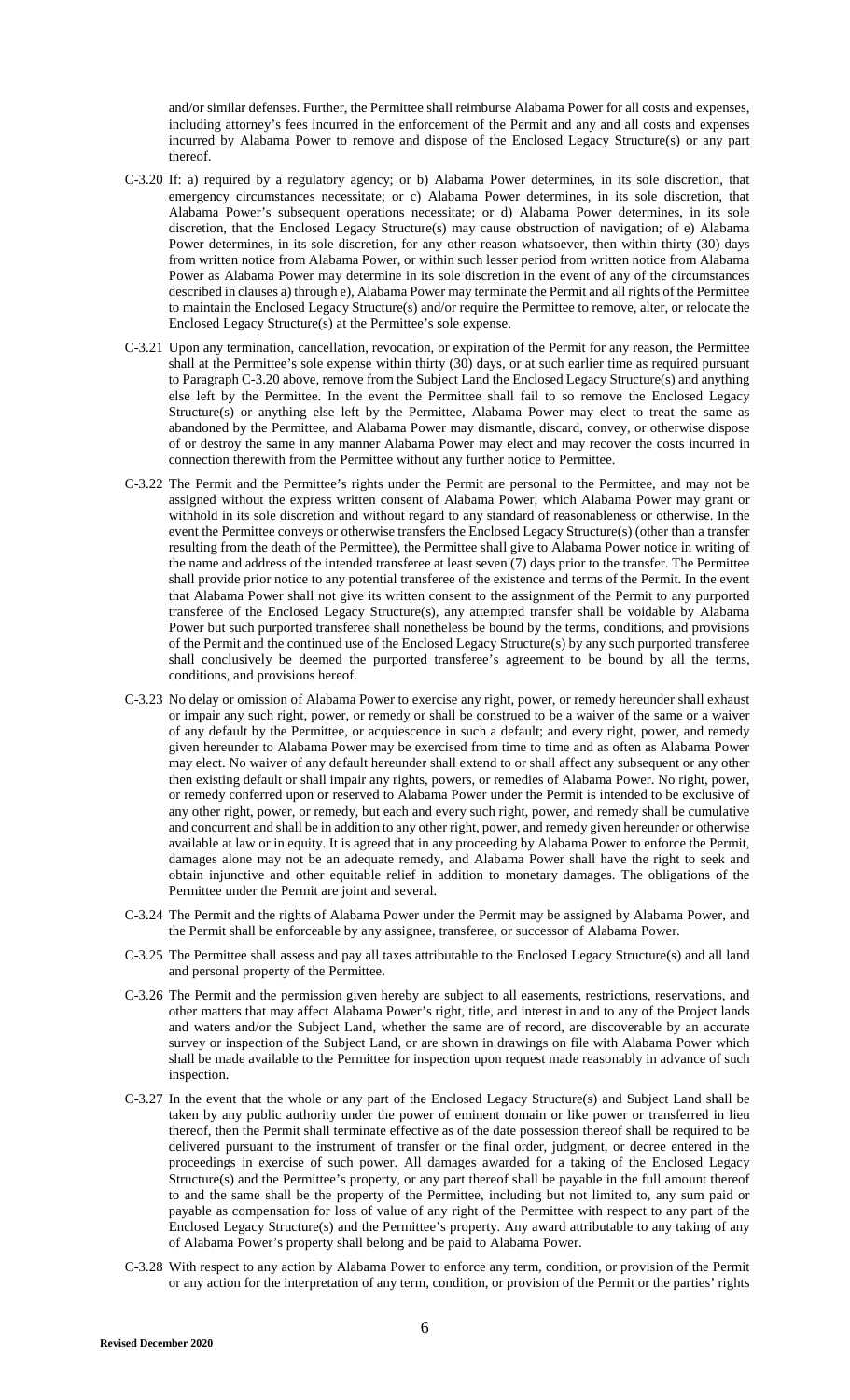with respect to the Enclosed Legacy Structure(s) and/or the Subject Land, the Permittee shall expressly waive any defense of estoppel, waiver, latches, the statute of limitations, and similar defenses. Further, the Permittee shall reimburse Alabama Power for all costs and expenses, including attorneys' fees and other legal expenses, incurred in the interpretation or enforcement of any provision of the Permit where Alabama Power is the prevailing party, and for any and all costs and expenses incurred by Alabama Power to remove and/or dispose of the Enclosed Legacy Structure(s) or any part thereof or anything else left by the Permittee on Alabama Power's fee-owned and/or scenic easement lands.

- C-3.29 The Permit does not convey a view or easement in light or air, and Alabama Power makes no guarantee of any particular view. Permittee agrees and acknowledges that there is no right to a view or light or air under Alabama law.
- C-3.30 Should the Enclosed Legacy Structure(s) be destroyed or incur significant damage—whether due to a weather-related reason or due to any other reason whatsoever—the Permittee may not rebuild or repair the Enclosed Legacy Structure(s) without first obtaining Alabama Power's written permission to do so, and Alabama Power reserves the right to require that any such rebuild or repair activity comply with, and otherwise be in accord with, the Guidelines. Alabama Power is the sole judge as to what constitutes "significant damage." No expansion, rebuilding, substantial repair, and/or replacement of the Enclosed Legacy Structure(s) may take place unless the Permittee first obtains Alabama Power's express written consent to do so.
- C-3.31 Any Permittee that is issued a Programmatic General Permit ("PGP") by Alabama Power on behalf of the U.S. Army Corps of Engineers will be responsible for complying with the Special and General Conditions contained within the PGPs and with any project specific conditions provided. A copy of the PGPs for minor activities on Alabama Power reservoirs is available from Alabama Power and on the web sites of Alabama Power [\(https://apcshorelines.com/shoreline-management/\)](https://apcshorelines.com/shoreline-management/) and the U.S. Army Corps of Engineers (http://www.sam.usace.army.mil/Missions/Regulatory/GeneralPermits.aspx). The Permittee shall minimize adverse impacts to State waters by strict adherence to the ADEM Special Conditions and Best Management Practices that can be found on Alabama Power's Shoreline Management website at: https://apcshorelines.com/shoreline-management/. If it is determined by Alabama Power, the Permittee, or a Federal or State agency that the Permittee is performing work that may affect species listed as threatened or endangered under the Endangered Species Act or the habitat of such species, the Permittee must notify Alabama Power in writing and must cease and desist any and all potentially affecting work until further notified in writing by Alabama Power. Moreover, the Permittee shall comply with any specific terms and conditions as listed in any Approval Letter provided from Alabama Power's Environmental Affairs Department.
- C-3.32 Should Permittee fail to comply with any term, condition, criterion, or provision herein (and/or any other requirement or directive of Alabama Power or any government agency) regarding the protection of a Sensitive Resource Area, Permittee shall be solely responsible for correcting and remedying any and all such non-compliance within a time period determined by Alabama Power in its sole discretion.
- C-3.33 Alabama Power's rights contained herein, including without limitation Alabama Power's rights to remove the Enclosed Legacy Structure(s) upon revocation, expiration, cancellation, or termination of the Permit, rights to recover the cost thereof from the Permittee, and rights to recover attorneys' fees, shall survive the revocation, cancellation, expiration, or termination of the Permit.
- C-3.34 Where notice from Alabama Power to the Permittee is contemplated herein, any such notice shall be addressed to the Permittee at the Permittee's address set forth in the Permit. Where written notice from the Permittee to Alabama Power is contemplated herein, any such notice shall be addressed to Alabama Power's Shoreline Management office (P.O. Box 488, Wedowee, AL 36278).
- C-3.35 The Permit sets forth the entire understanding and agreement among and/or between Permittee and Alabama Power with respect to the subject Enclosed Legacy Structure(s) and supersedes any prior or contemporaneous oral and/or written agreements or representations among and/or between Permittee and Alabama Power with respect to the subject Enclosed Legacy Structure(s).
- C-3.36 Should any of the terms, conditions, and/or provisions set forth in this Section C-3 be determined to be invalid by any court, agency, or any other tribunal of competent jurisdiction, such determination shall not affect the enforceability of the other terms, conditions, and/or provisions herein, and to this end the terms, conditions, and/or provisions of this Section C-3 are declared severable.

### **SECTION C-4**

# **APPLICABLE PERMIT FEES REGARDING ENCLOSED LEGACY STRUCTURES**

There is no fee associated with the issuance of a Permit solely applicable to the authorization of an Enclosed Legacy Structure. The Permit fee schedule and structure regarding the General Repair Fee, Unauthorized Construction Fee, Unauthorized Structure Repair Fee, and Non-Compliance Fee set forth in Section A-4 do and shall apply to all Permits for Enclosed Legacy Structures, and the Permittee shall pay any such fee (as deemed applicable and appropriate by Alabama Power in its sole discretion) to Alabama Power. The Permittee also shall be responsible for the payment of all costs and expenses, including but not necessarily limited to attorneys' fees and court costs, incurred by Alabama Power in connection with Alabama Power's efforts to collect any of the aforementioned applicable fees outlined in Section A-4 that are owed by the Permittee to Alabama Power.

# **ATTORNEYS' FEES**

Alabama Power has a right to request, and the Permittee has an obligation to pay, any and all attorneys' fees, expenses, and/or costs incurred by Alabama Power relating to the enforcement of the rules, regulations, provisions, terms and/or